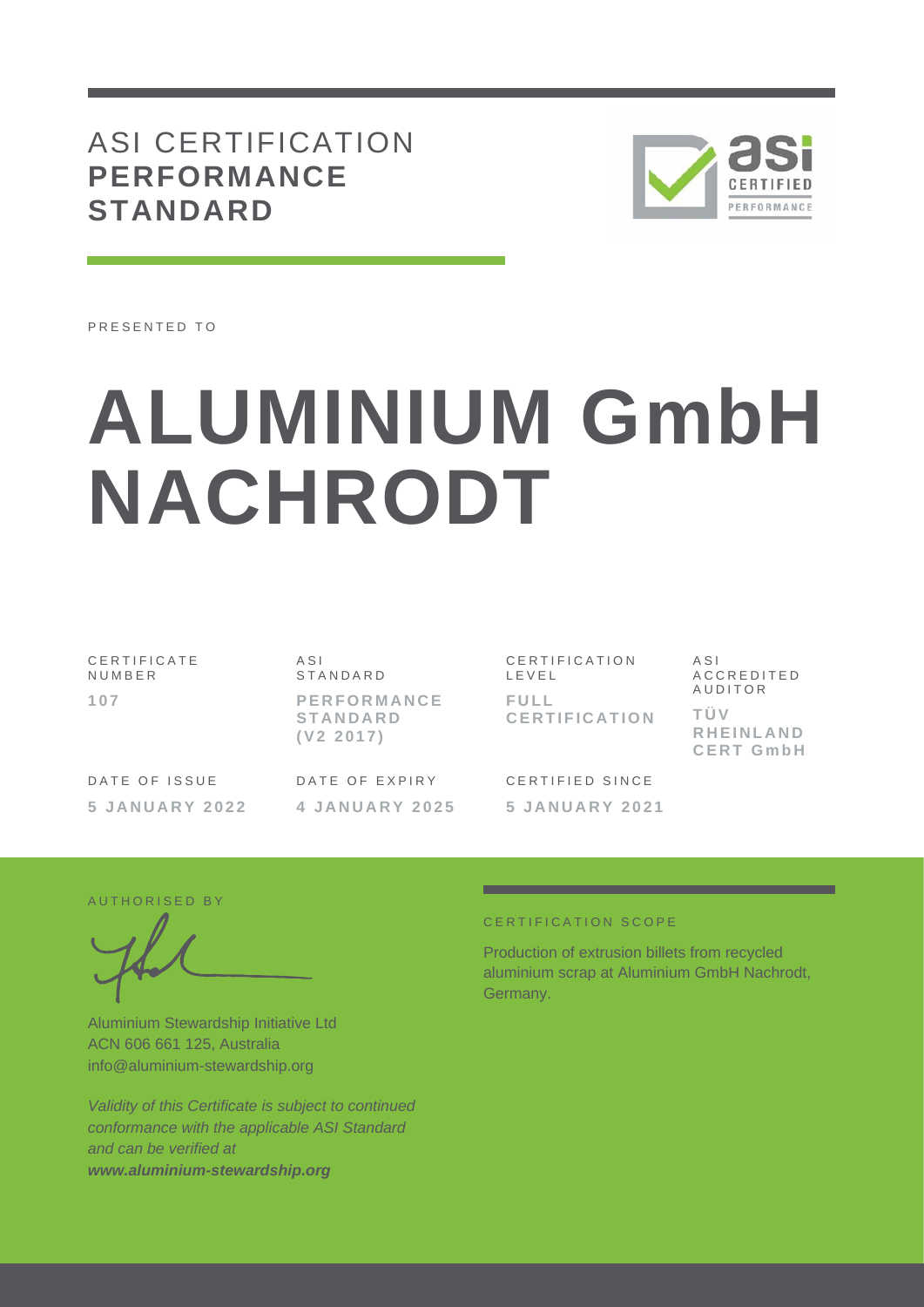# SUMMARY AUDIT REPORT **PERFORMANCE STANDARD**

## **OVERVIEW**

| MEMBER NAME                | Alu Met GmbH (Austria)                                                                                                                                     |
|----------------------------|------------------------------------------------------------------------------------------------------------------------------------------------------------|
| ENTITY NAME                | Aluminium GmbH Nachrodt                                                                                                                                    |
| CERTIFICATION<br>SCOPE     | Production of extrusion billets from recycled aluminium scrap at Aluminium<br>GmbH Nachrodt, Germany.                                                      |
| SUPPLY CHAIN<br>ACTIVITIES | Aluminium Re-melting/Refining<br>Casthouses                                                                                                                |
| ASI STANDARD               | Performance Standard V2                                                                                                                                    |
| AUDIT TYPE                 | Initial Certification Audit (9 - 11 November 2020)<br>Surveillance Audit (10 - 11 May 2021)<br>۰<br>Surveillance Audit (29 October 2021)                   |
| <b>AUDIT FIRM</b>          | <b>TÜV Rheinland Cert GmbH</b>                                                                                                                             |
| AUDIT DATE                 | 9 - 11 November 2020 (Initial Certification Audit)<br>10 - 11 May 2021 (Surveillance Audit)<br>29 October 2021 (Surveillance Audit)                        |
| AUDIT REPORT<br>SUBMISSION | 4 December 2020 (Initial Certification Audit)<br>14 June 2021 (Surveillance Audit)<br>9 February 2022 (Surveillance Audit)                                 |
| AUDIT SCOPE                | Initial Certification Audit (9 - 11 November 2020)<br>Production of extrusion billets from recycled aluminium scrap at the Scrap<br>Remelting / Casthouse. |
|                            | Supply chain activities included in the audit scope:<br>Aluminium Re-melting/Refining<br>Casthouses                                                        |
|                            | All relevant Criteria in the ASI Performance Standard were included in the<br>audit scope.                                                                 |
|                            | At the time of the audit (November 2020), access to the site was not<br>possible, due to COVID-19 related travel restrictions. The audit has been          |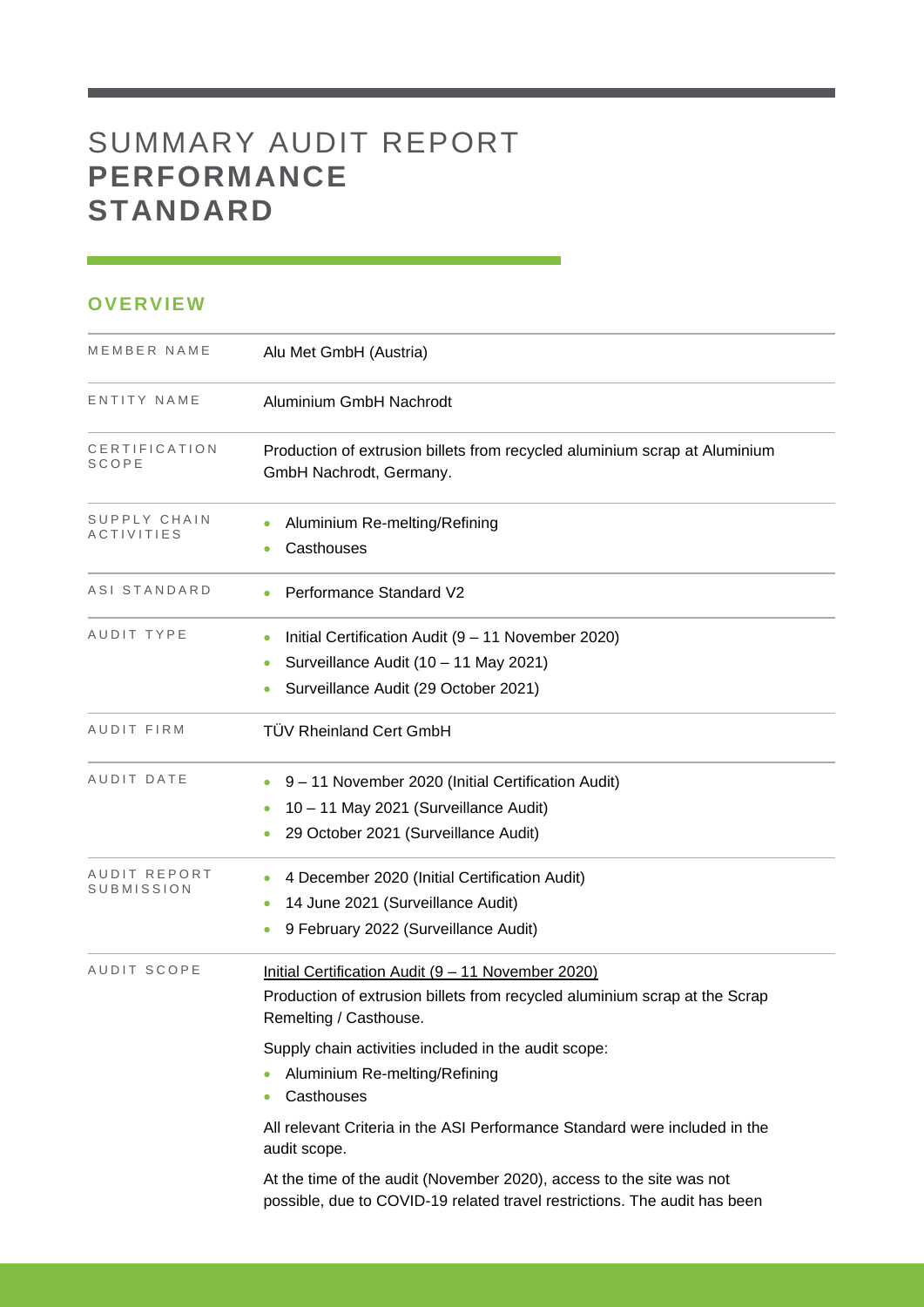undertaken as a 'desktop' exercise, in accordance with the ASI Interim Policy regarding Audits, Audit-Related Travel and Coronavirus (v4), and included a remote review of relevant documentation.

### Surveillance Audit (10 – 11 May 2021)

Production of extrusion billets from recycled aluminium scrap at the Scrap Remelting / Casthouse of Aluminium GmbH Nachrodt (Germany).

Supply chain activities included in the audit scope:

- Aluminium Re-melting/Refining
- Casthouses

All relevant Criteria in the ASI Performance Standard were included in the Audit Scope.

At the time of the audit (May 2021), access to the site was limited, due to COVID-19 related travel restrictions. The audit has been undertaken as a combined 'desktop' and on-site exercise, in accordance with ASI Interim Policy regarding Audits, Audit-Related Travel and Coronavirus (v4), and included a remote review of relevant documentation and on-site observations for relevant criteria.

#### Surveillance Audit (29 October 2021)

Production of extrusion billets from recycled aluminium scrap at the Scrap Remelting / Casthouse of Aluminium GmbH Nachrodt (Germany).

Supply chain activities included in the audit scope:

- Aluminium Re-melting/Refining
- Casthouses

Criteria in the ASI Performance Standard that were identified as nonconformities from the previous surveillance audit were included in the audit scope.

The audit has been undertaken as a 'desktop' exercise consistent with the Entity's overall maturity level and the audit type.

| AUDIT<br>OUTCOME                    | Certification                                                                                                                                                                            |
|-------------------------------------|------------------------------------------------------------------------------------------------------------------------------------------------------------------------------------------|
| AUDIT<br>METHODOLOGY<br>DECLARATION | The Auditors confirm that:<br>The information provided by the Entity is true and accurate to the best<br>M                                                                               |
|                                     | knowledge of the Auditor(s) preparing this report.                                                                                                                                       |
|                                     | $\blacksquare$ The findings are based on verified Objective Evidence relevant to the<br>time period for the Audit, traceable and unambiguous.                                            |
|                                     | The Audit Scope and audit methodology are sufficient to establish<br>M<br>confidence that the findings are indicative of the performance of the<br>Entity's defined Certification Scope. |
|                                     | $\boxtimes$ The Auditor(s) have acted in a manner deemed ethical, truthful, accurate<br>professional, independent and objective.                                                         |
| CERTIFICATION<br>PERIOD             | 5 January 2022 - 4 January 2025                                                                                                                                                          |
| NEXT AUDIT<br>TYPE                  | Surveillance Audit                                                                                                                                                                       |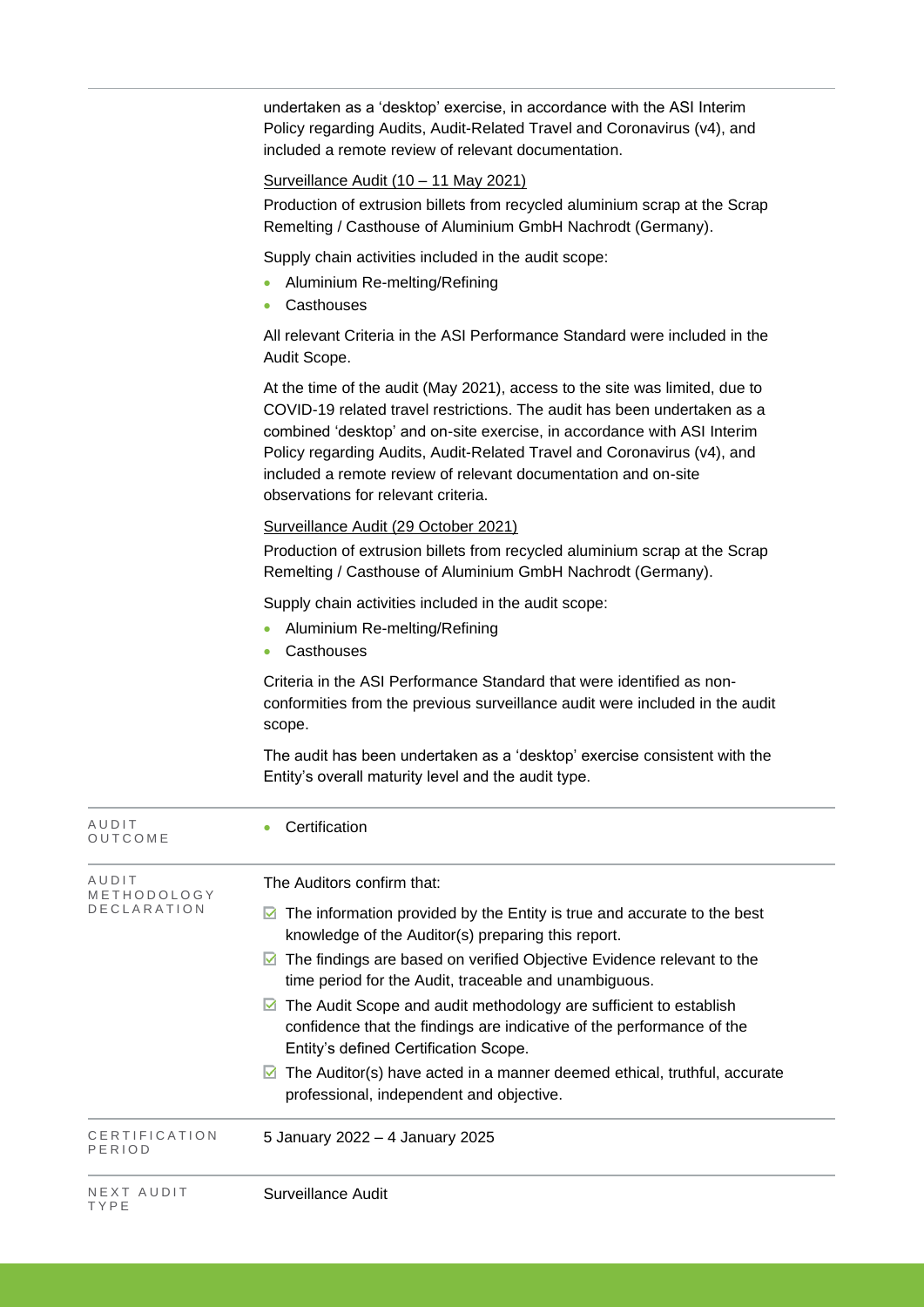| NEXT AUDIT<br>DUE DATE | 4 July 2023 |
|------------------------|-------------|
| CERTIFICATE<br>NUMBER  | 107         |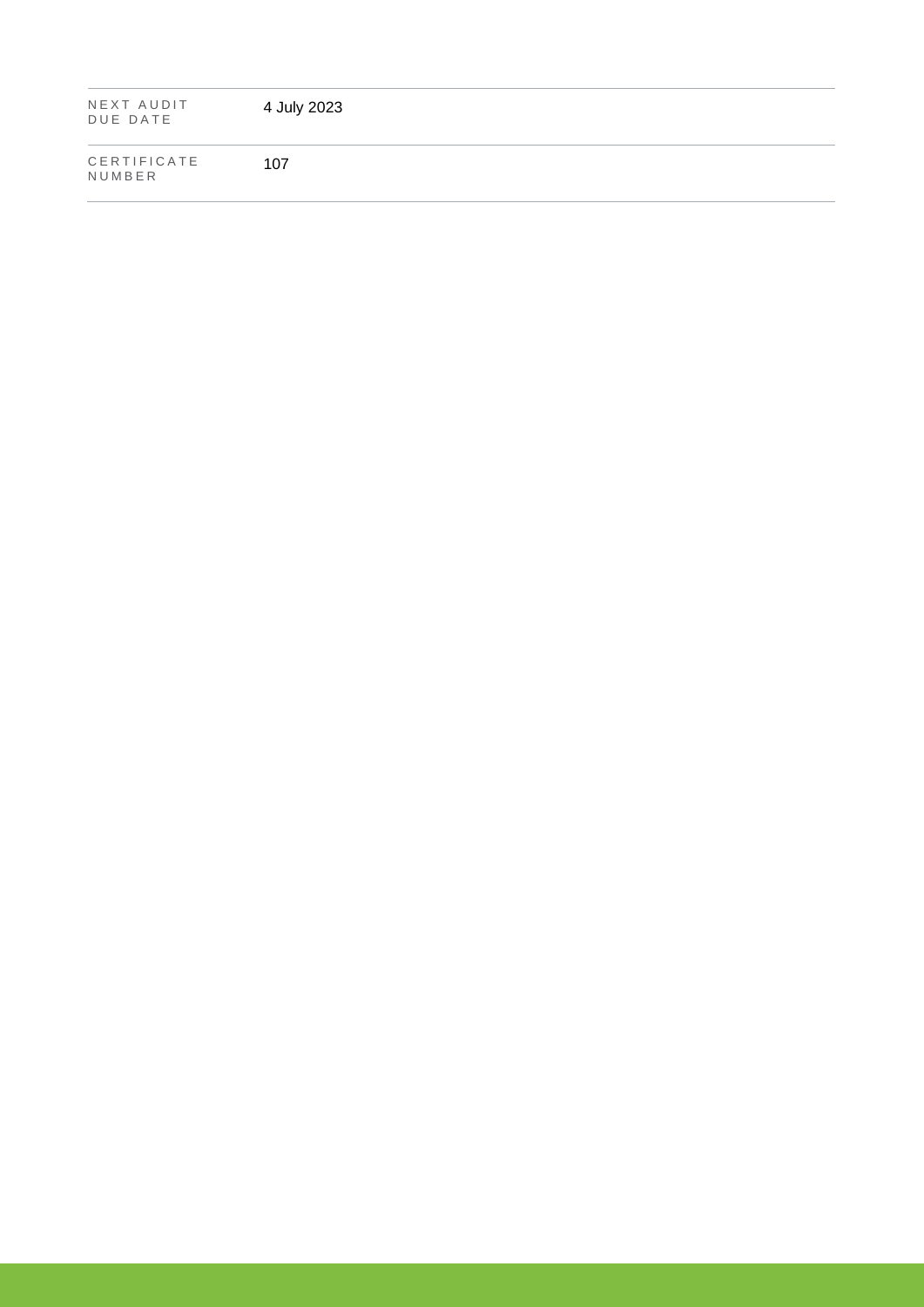# **SUMMARY OF FINDINGS**

| <b>CRITERION</b>                                                                 | <b>RATING</b> | COMMENT                                                                                                                                                                                                                                                                                                                                                                                                                                                                                                                                                                                                     |  |
|----------------------------------------------------------------------------------|---------------|-------------------------------------------------------------------------------------------------------------------------------------------------------------------------------------------------------------------------------------------------------------------------------------------------------------------------------------------------------------------------------------------------------------------------------------------------------------------------------------------------------------------------------------------------------------------------------------------------------------|--|
| PRINCIPLE 1 BUSINESS INTEGRITY                                                   |               |                                                                                                                                                                                                                                                                                                                                                                                                                                                                                                                                                                                                             |  |
| 1.1 Legal Compliance                                                             | Conformance   | The Entity has developed and implemented<br>policies, systems, procedures and processes that<br>conform to legal compliance requirements. The<br>General Manager takes overall responsibility for<br>legal compliance. There are systems in place (e.g.<br>a legal database and qualified legal advisers) to<br>maintain awareness of and to ensure compliance<br>with Applicable Law. The Entity holds ISO 14001<br>and ISO 50001 certificates from an accredited<br>certification body to ensure compliance with<br>Applicable Law.                                                                       |  |
| 1.2 Anti-Corruption                                                              | Conformance   | The Entity has issued an Anti-Corruption guideline<br>and communicated it internally and externally,<br>available at the parent company's website:<br>https://www.alu-<br>met.com/fileadmin/daten/pdf/Werte_und_Handeln/<br>Antikorruption.pdf<br>The financial system is annually audited by an<br>external tax auditor.<br>The Entity is not directly active on the market but all<br>purchasing and sales of metals is undertaken by<br>the parent company Alu-Met. Annual financial<br>audits (conducted by licensed external tax auditor)<br>demonstrate correct financial behaviour of the<br>Entity. |  |
| 1.3 Code of Conduct                                                              | Conformance   | The Entity's parent company Alu-Met has issued<br>and communicated documents (social standards<br>document, anti-corruption guideline) including<br>principles relevant to environmental, social and<br>governance performance. These rules apply also<br>for the Entity. These documents can be accessed<br>via:<br>https://www.alu-met.com/werte-handeln<br>The documents are subject to annual review.                                                                                                                                                                                                   |  |
| PRINCIPLE 2 POLICY & MANAGEMENT                                                  |               |                                                                                                                                                                                                                                                                                                                                                                                                                                                                                                                                                                                                             |  |
| 2.1a Environmental, Social, and<br>Governance Policy (implement and<br>maintain) | Conformance   | The Entity has issued and communicated internally<br>and publicly a company Policy statement<br>addressing environmental, social and governance<br>facets. The document can be accessed via:<br>https://www.alu-<br>met.com/fileadmin/daten/pdf/Werte und Handeln/<br>Unternehmenspolitik.pdf                                                                                                                                                                                                                                                                                                               |  |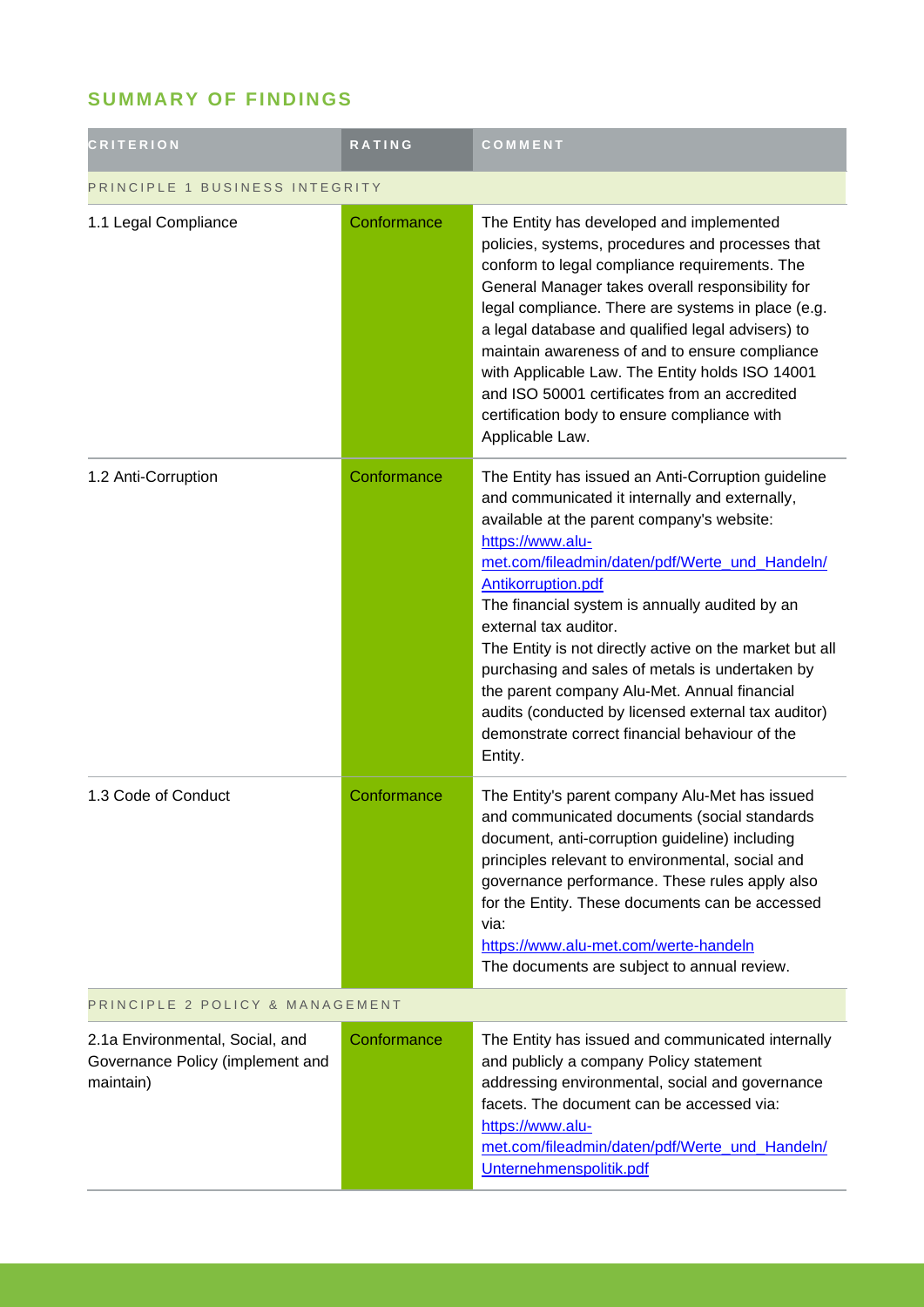| <b>CRITERION</b>                                                            | RATING      | COMMENT                                                                                                                                                                                                                                                                                                                                                                                                                                                                                                                                                                              |
|-----------------------------------------------------------------------------|-------------|--------------------------------------------------------------------------------------------------------------------------------------------------------------------------------------------------------------------------------------------------------------------------------------------------------------------------------------------------------------------------------------------------------------------------------------------------------------------------------------------------------------------------------------------------------------------------------------|
| 2.1b Environmental, Social, and<br>Governance Policy (senior<br>management) | Conformance | In accordance with the ASI Performance Standard<br>as well as their Environmental and Health and<br>Safety Management System, the Entity has senior<br>management endorsement and support through<br>provision of resources and regular review of the<br>Policies. The Entity obtained ISO 14001 and ISO<br>50001 certification, which is consistent with their<br>ASI Performance Standard Certification Scope.                                                                                                                                                                     |
| 2.1c Environmental, Social, and<br>Governance Policy<br>(communication)     | Conformance | The Entity has communicated the Alu-Met Group's<br>company Policy internally (intranet) and externally<br>as appropriate, available on the company website:<br>https://www.alu-<br>met.com/fileadmin/daten/pdf/Werte_und_Handeln/<br>Unternehmenspolitik.pdf<br>Note: All purchase and sales are undertaken by the<br>parent company.                                                                                                                                                                                                                                                |
| 2.2 Leadership                                                              | Conformance | The Entity's Managing Director has ultimate<br>responsibility and authority for ensuring<br>conformance with the ASI Performance Standard<br>and to ensure sufficient resources to support the<br>implementation. The role is supported by the Head<br>of Quality as the ASI representative for the Alu-Met<br>Group.                                                                                                                                                                                                                                                                |
| 2.3a Environmental and Social<br>Management Systems<br>(environmental)      | Conformance | The Entity has documented and implemented an<br>integrated Management System, with certified<br>facets according to ISO 14001:2015 and ISO<br>50001:2018. The certificates are available on the<br>Alu-Met website:<br>https://www.alu-met.com/verkauf/zertifikate/<br>There are no overdue open actions from the latest<br>audit report of the certification body.                                                                                                                                                                                                                  |
| 2.3b Environmental and Social<br>Management Systems (social)                | Conformance | Although not yet developed to the same extent as<br>the system for environment and energy (for these<br>facets the Entity holds certificates according to ISO<br>14001 and ISO 50001), human and labour rights<br>are actively managed.<br>Some documented processes and procedures are<br>in place, which are adequate (considering the size<br>and circumstances of the company) at this stage of<br>implementation of the Entity's Social Management<br>System.<br>Relevant elements of a Management System have<br>been defined (goals, action plan, internal audit,<br>review). |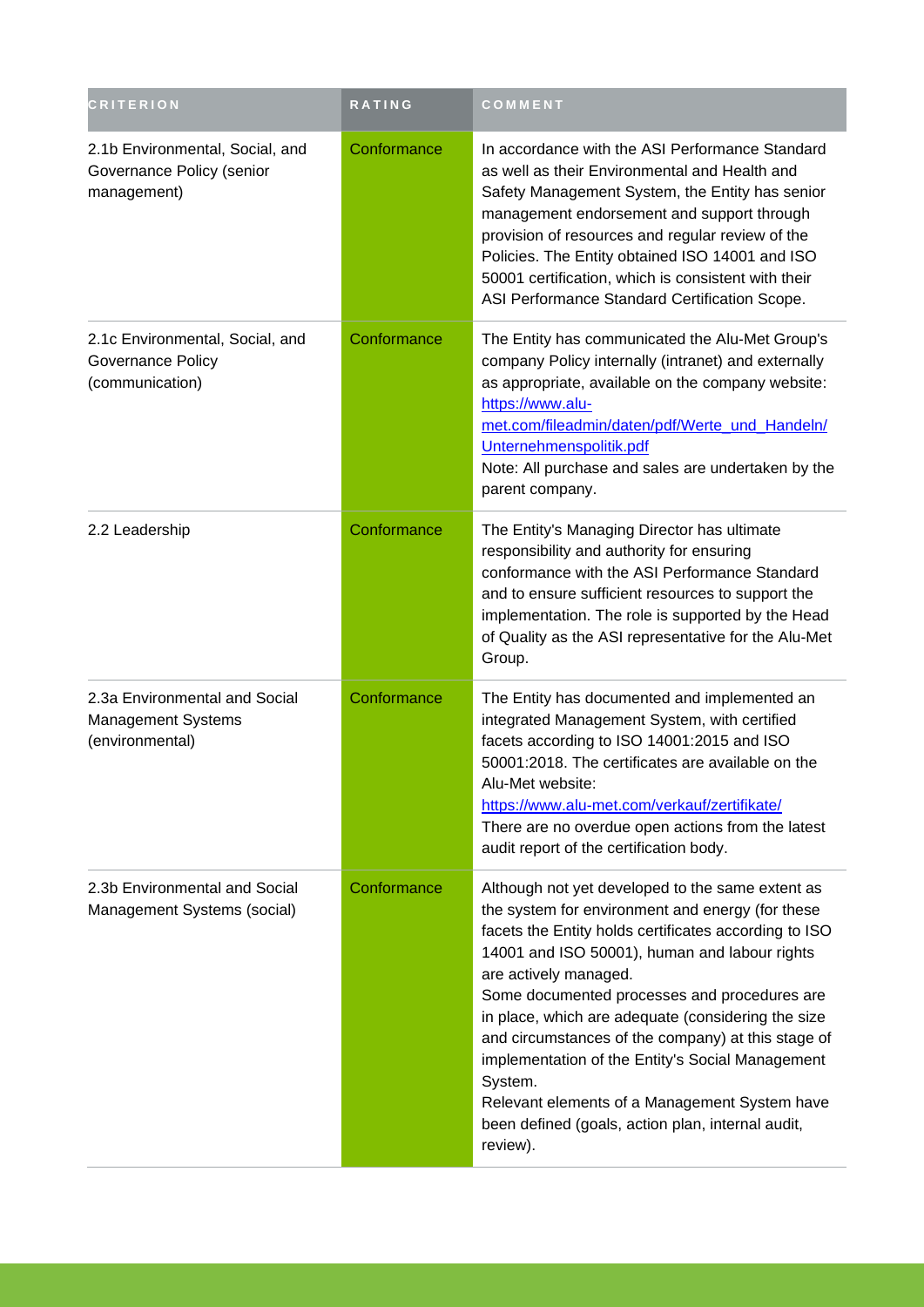| <b>CRITERION</b>                                      | RATING      | COMMENT                                                                                                                                                                                                                                                                                                                                                                                                                                                                                                       |  |
|-------------------------------------------------------|-------------|---------------------------------------------------------------------------------------------------------------------------------------------------------------------------------------------------------------------------------------------------------------------------------------------------------------------------------------------------------------------------------------------------------------------------------------------------------------------------------------------------------------|--|
| 2.4 Responsible Sourcing                              | Conformance | The Alu-Met Group has issued its Responsible<br>Sourcing Policy 'Verantwortungsvolle Beschaffung'<br>(Responsible Sourcing) in German, available at:<br>https://www.alu-<br>met.com/fileadmin/daten/pdf/Werte_und_Handeln/<br>Beschaffungspolitik_.pdf<br>A supplier Due Diligence process has been<br>implemented and is applied.<br>The Entity is not directly active on the market and<br>all purchasing and sales of metals is undertaken by<br>the parent company.                                       |  |
| 2.5 Impact Assessments                                | Conformance | A procedure specifying how to manage bigger<br>projects is established. Since the Entity's parent<br>company joined ASI, there has been no ongoing<br>project requiring the Entity to assess cultural and<br>Human Rights impacts.<br>The Entity has undertaken an assessment of<br>environmental and health and safety aspects for<br>projects undertaken, which was also part of the<br>ongoing permitting process.                                                                                         |  |
| 2.6 Emergency Response Plan                           | Conformance | The Entity has site specific Emergency Response<br>Plans, developed in collaboration with relevant<br>stakeholders such as the local fire brigade. The<br>Entity holds an ISO 14001 certification which is<br>current and in line with the Entity's Certification<br>Scope under the ASI Performance Standard.                                                                                                                                                                                                |  |
| 2.7 Mergers and Acquisitions                          | Conformance | The Entity did not undergo or plan a merger or<br>acquisition (M&A) since the Entity's parent<br>company joined ASI.<br>However, a process has been defined to manage<br>M&As, should it become relevant.                                                                                                                                                                                                                                                                                                     |  |
| 2.8 Closure, Decommissioning and<br><b>Divestment</b> | Conformance | The Entity is not the owner of the production facility<br>and the closure terms are defined in the rental<br>agreement.<br>The site is a well-established site; there no known<br>plans for closing or decommissioning.<br>The site is located in a highly regulated country<br>(Germany), where relevant projects and changes<br>(including closure and decommissioning) must<br>undergo a thorough analysis and authorization<br>process and the Entity has systems in place to<br>manage this effectively. |  |
| PRINCIPLE 3 TRANSPARENCY                              |             |                                                                                                                                                                                                                                                                                                                                                                                                                                                                                                               |  |
| 3.1 Sustainability Reporting                          | Conformance | The Alu-Met Group has prepared a Sustainability<br>Report to report on the governance approach and<br>material environmental, social and economic                                                                                                                                                                                                                                                                                                                                                             |  |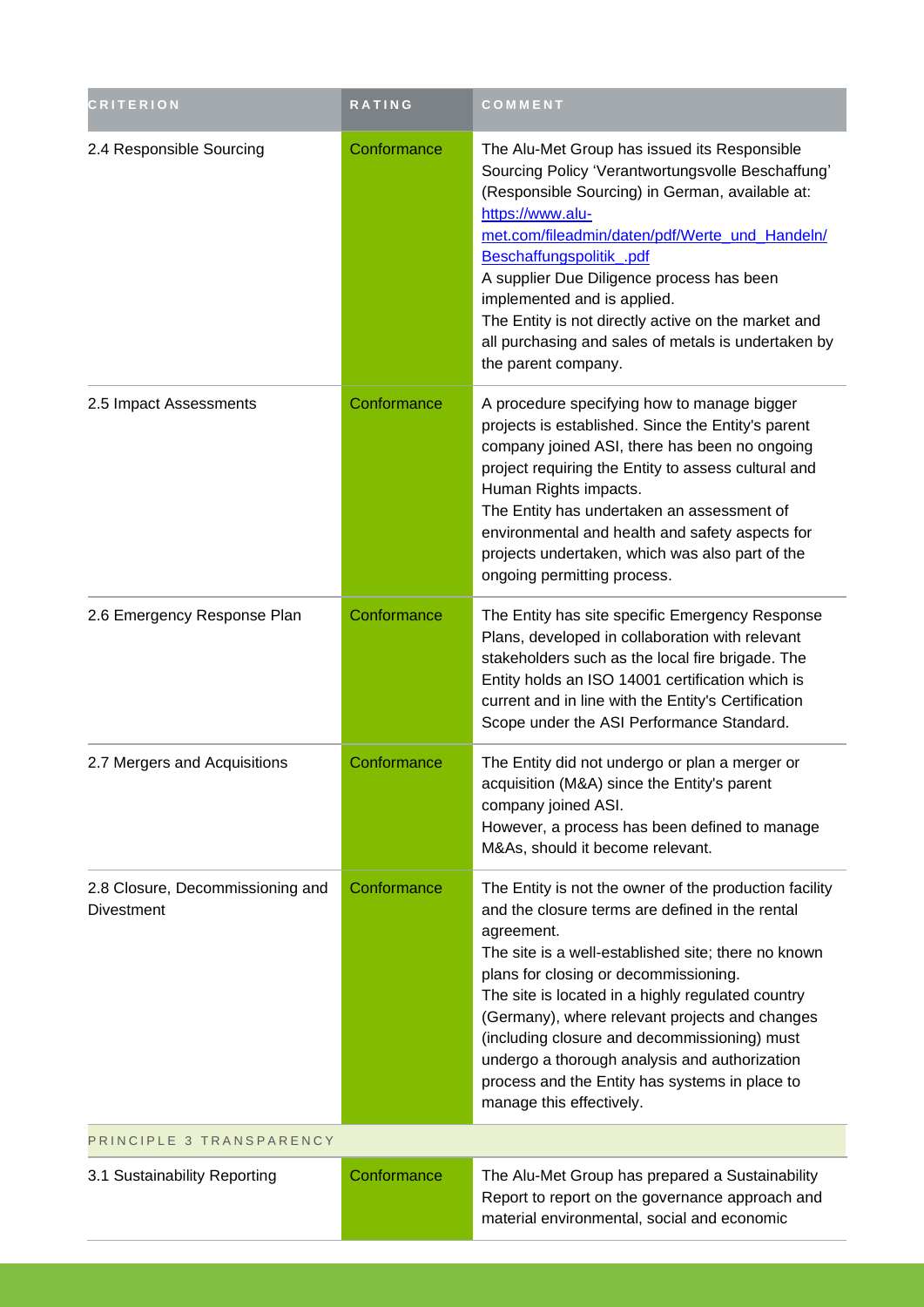| <b>CRITERION</b>                                                          | RATING         | COMMENT                                                                                                                                                                                                                                                                                                                                                                                                                                                                                                                  |
|---------------------------------------------------------------------------|----------------|--------------------------------------------------------------------------------------------------------------------------------------------------------------------------------------------------------------------------------------------------------------------------------------------------------------------------------------------------------------------------------------------------------------------------------------------------------------------------------------------------------------------------|
|                                                                           |                | impacts for the Entity (and the Speedline<br>Aluminium (Schlins) plant). The report is based on<br>GRI (Global Reporting Initiative) G4 Criteria. The<br>report is published on the Alu-Met website:<br>https://www.alu-<br>met.com/fileadmin/daten/pdf/Werte_und_Handeln/<br>Alu-met_Nachhaltigkeitsbericht_160821.pdf                                                                                                                                                                                                  |
| 3.2 Non-compliance and liabilities                                        | Conformance    | The Entity's parent company has publicly disclosed<br>information on fines of the Alu-Met Group in its<br>Sustainability Report (Section 3.8 page 26):<br>https://www.alu-<br>met.com/fileadmin/daten/pdf/Werte_und_Handeln/<br>Alu-met_Nachhaltigkeitsbericht_160821.pdf<br>There were no fines or similar paid in the reporting<br>period or the current year of this audit.                                                                                                                                           |
| 3.3a Payments to governments<br>(legal and contractual)                   | Conformance    | According to the Entity's tax auditor's report 2019<br>as well as testified by management, all payments to<br>Governments were made on a legal and/or<br>contractual basis.                                                                                                                                                                                                                                                                                                                                              |
| 3.3b Payments to governments<br>(disclosure - bauxite mining)             | Not Applicable | This Criterion is not applicable to the Entity's<br>Certification Scope.                                                                                                                                                                                                                                                                                                                                                                                                                                                 |
| 3.4 Stakeholder complaints,<br>grievances and requests for<br>information | Conformance    | The Entity has established accessible complaints<br>resolution mechanisms, adequate to address<br>stakeholder complaints, grievances and requests<br>for information relating to its operations. A<br>dedicated email address has been established,<br>accessible for all stakeholders:<br>help@alu-met.com<br>A physical complaint mailbox has opened the<br>possibility for anonymous worker complaints. Due<br>to the size and nature of the business, stakeholders<br>can also easily reach top management directly. |
| PRINCIPLE 4 MATERIAL STEWARDSHIP                                          |                |                                                                                                                                                                                                                                                                                                                                                                                                                                                                                                                          |
| 4.1a Environmental Life Cycle<br>Assessment (life cycle impacts)          | Conformance    | The Entity has evaluated the life cycle impacts of its<br>products and published the data in an<br>Environmental Product Declaration (EPD),<br>accessible from the following websites:<br>www.ibu-epd.com<br>https://www.alu-<br>met.com/fileadmin/daten/pdf/Zertifikate/EPD Alu-<br>met_Aluminium-Strangpressbolzen.pdf                                                                                                                                                                                                 |
| 4.1b Environmental Life Cycle<br>Assessment (cradle to gate)              | Conformance    | The Entity has evaluated the life cycle impacts of its<br>products and published the data in an<br>Environmental Product Declaration (EPD),<br>accessible from the following websites:                                                                                                                                                                                                                                                                                                                                   |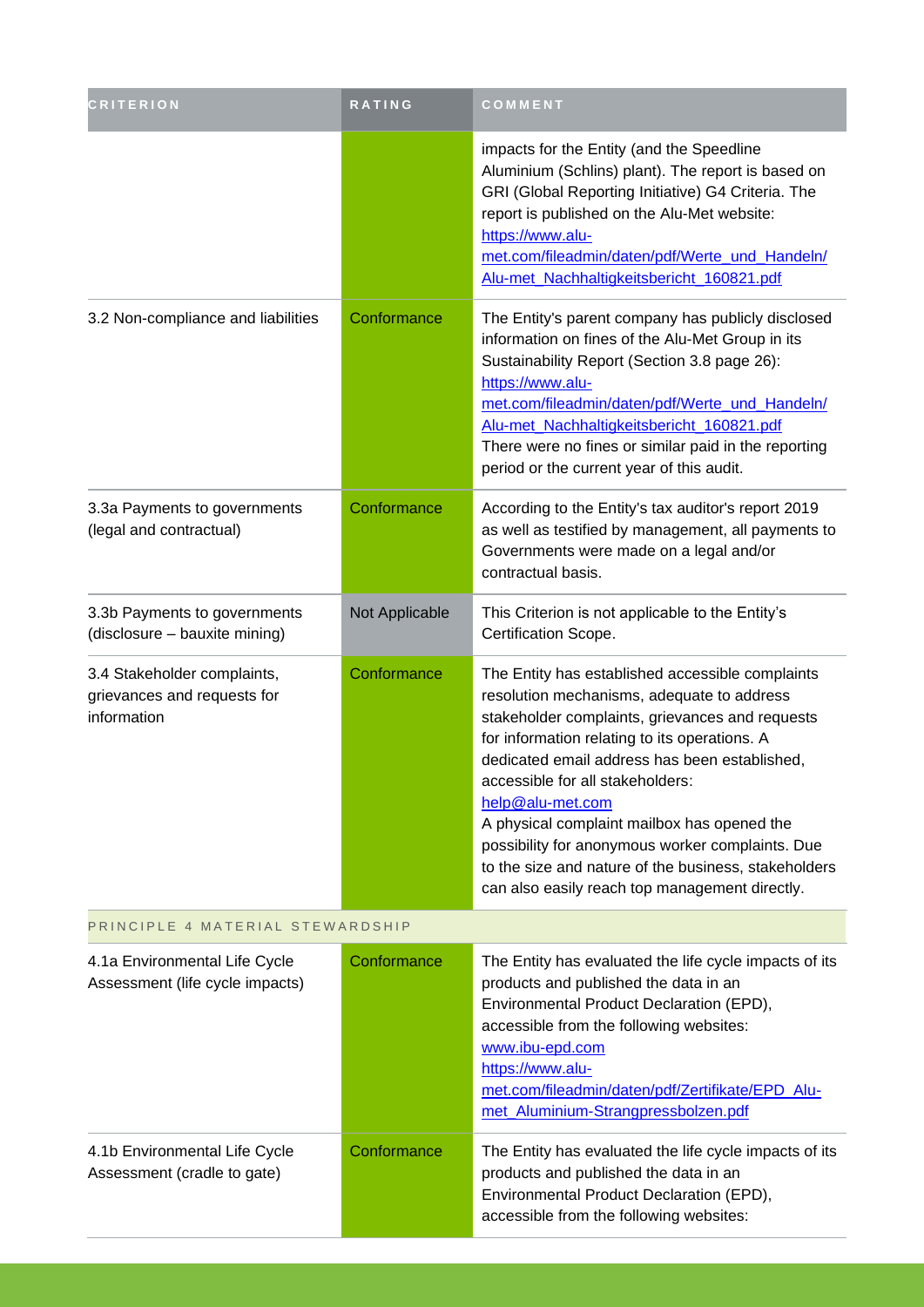| <b>CRITERION</b>                                                            | <b>RATING</b>  | COMMENT                                                                                                                                                                                                                                                                                                           |  |
|-----------------------------------------------------------------------------|----------------|-------------------------------------------------------------------------------------------------------------------------------------------------------------------------------------------------------------------------------------------------------------------------------------------------------------------|--|
|                                                                             |                | www.ibu-epd.com<br>https://www.alu-<br>met.com/fileadmin/daten/pdf/Zertifikate/EPD_Alu-<br>met Aluminium-Strangpressbolzen.pdf<br>The EPD is based on a cradle-to-gate approach<br>and underlying norms are ISO 14025, EN<br>15804+A1 and ISO 14044.                                                              |  |
| 4.1c Environmental Life Cycle<br>Assessment (public<br>communication)       | Conformance    | The Environmental Product Declaration (EPD)<br>published by the Alu-Met Group contains details of<br>the boundaries, underlying assumptions and data<br>sources, available from the website:<br>https://www.alu-<br>met.com/fileadmin/daten/pdf/Zertifikate/EPD_Alu-<br>met_Aluminium-Strangpressbolzen.pdf       |  |
| 4.2 Product design                                                          | Not Applicable | This Criterion is not applicable to the Entity's<br>Certification Scope.                                                                                                                                                                                                                                          |  |
| 4.3a Aluminium Process Scrap<br>(targets)                                   | Conformance    | As confirmed by interviews, document review and<br>the site tour, the Entity has systems and a robust<br>program in place to recycle 100% of its Aluminium<br>Process Scrap, either within its own site, within the<br>Alu-Met Group or at external partners.                                                     |  |
| 4.3b Aluminium Process Scrap<br>(alloy separation)                          | Conformance    | The Entity has developed and implemented<br>processes that allow for the separation of different<br>grades of Aluminium. The effectiveness of these<br>processes has been demonstrated through<br>document review and a site tour.                                                                                |  |
| 4.4a Collection and recycling of<br>products at end-of-life (strategy)      | Conformance    | As a remelter of Aluminium, the Entity has the<br>clearly defined strategy to maximise the use of<br>scrap. Management is monitoring the status of<br>implementation of the strategy on a daily basis by<br>updating and discussing related performance<br>indicators.                                            |  |
| 4.4b Collection and recycling of<br>products at end-of-life<br>(engagement) | Conformance    | The Entity closely co-operates with collection and<br>recycling systems to support accurate<br>measurement and efforts to increase recycling<br>rates for their products. As a recycling/remelting<br>operation, the Entity has close contacts with<br>recycling systems, as confirmed by their supplier<br>list. |  |
| PRINCIPLE 5 GREENHOUSE GAS EMISSIONS                                        |                |                                                                                                                                                                                                                                                                                                                   |  |
| 5.1 Disclosure of GHG emissions<br>and energy use                           | Conformance    | The Entity accounts for and publicly discloses<br>material GHG emissions and energy use by source<br>on an annual basis, see the Sustainability Report<br>(pages 20-23):                                                                                                                                          |  |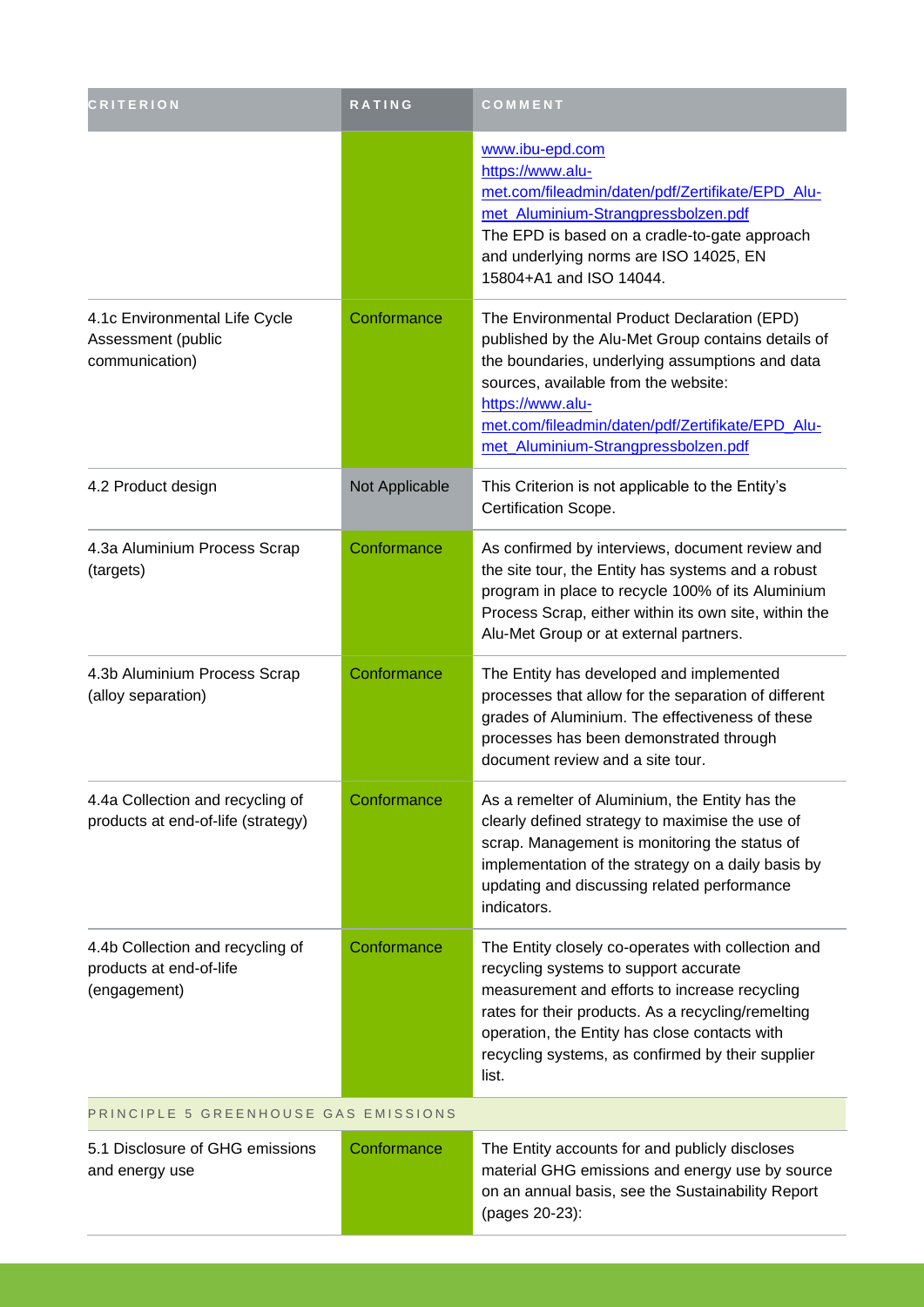| <b>CRITERION</b>                                                        | RATING         | COMMENT                                                                                                                                                                                                                                                                                                                                                                                                                                                                             |
|-------------------------------------------------------------------------|----------------|-------------------------------------------------------------------------------------------------------------------------------------------------------------------------------------------------------------------------------------------------------------------------------------------------------------------------------------------------------------------------------------------------------------------------------------------------------------------------------------|
|                                                                         |                | https://www.alu-<br>met.com/fileadmin/daten/pdf/Werte_und_Handeln/<br>Alu-met_Nachhaltigkeitsbericht_160821.pdf<br>The Entity has implemented and maintains an<br>Energy Management System according to ISO<br>50001:2018:<br>https://www.alu-<br>met.com/fileadmin/daten/pdf/Zertifikate/AGN/01112<br>020/960402 Aluminium GmbH Nachrodt 50001<br>2UEA_20_fp_DE.pdf                                                                                                                |
| 5.2 GHG emissions reductions                                            | Conformance    | In line with the Energy Management System which<br>is certified to ISO 50001, the Entity has published<br>GHG emissions reduction targets and established a<br>plan to achieve these targets, see the Sustainability<br>Report (page 23):<br>https://www.alu-<br>met.com/fileadmin/daten/pdf/Werte_und_Handeln/<br>Alu-met_Nachhaltigkeitsbericht_160821.pdf                                                                                                                        |
| 5.3a Aluminium Smelting<br>(management system)                          | Not Applicable | This Criterion is not applicable to the Entity's<br>Certification Scope.                                                                                                                                                                                                                                                                                                                                                                                                            |
| 5.3b Aluminium Smelting (up to<br>and including 2020)                   | Not Applicable | This Criterion is not applicable to the Entity's<br>Certification Scope.                                                                                                                                                                                                                                                                                                                                                                                                            |
| 5.3c Aluminium Smelting (after<br>2020)                                 | Not Applicable | This Criterion is not applicable to the Entity's<br>Certification Scope.                                                                                                                                                                                                                                                                                                                                                                                                            |
| PRINCIPLE 6 EMISSIONS, EFFLUENTS AND WASTE                              |                |                                                                                                                                                                                                                                                                                                                                                                                                                                                                                     |
| 6.1 Emissions to Air                                                    | Conformance    | In the Alu-Met Sustainability Report, the Entity<br>periodically reports on its Emissions to Air that have<br>adverse effects on humans or the environment. As<br>requested by the relevant authority, measurements<br>are carried by an accredited independent laboratory<br>every three years.                                                                                                                                                                                    |
| 6.2 Discharges to Water                                                 | Conformance    | The Entity discharges only cooling water directly<br>into waters (creeks or rivers). The other effluents<br>(storm water and sanitary water) are treated in the<br>publicly owned waste water treatment plant. The<br>directly discharged water does not have adverse<br>effects on humans or the environment (the<br>discharged quantity of the cooling water is less than<br>0,001% of the river's flow rate). The Entity regularly<br>analyses the characteristics of the water. |
| 6.3a Assessment and Management<br>of Spills and Leakage<br>(assessment) | Conformance    | As part of the Environmental Management System,<br>certified according to ISO 14001, the Entity has a<br>systematic approach to risk assessment which                                                                                                                                                                                                                                                                                                                               |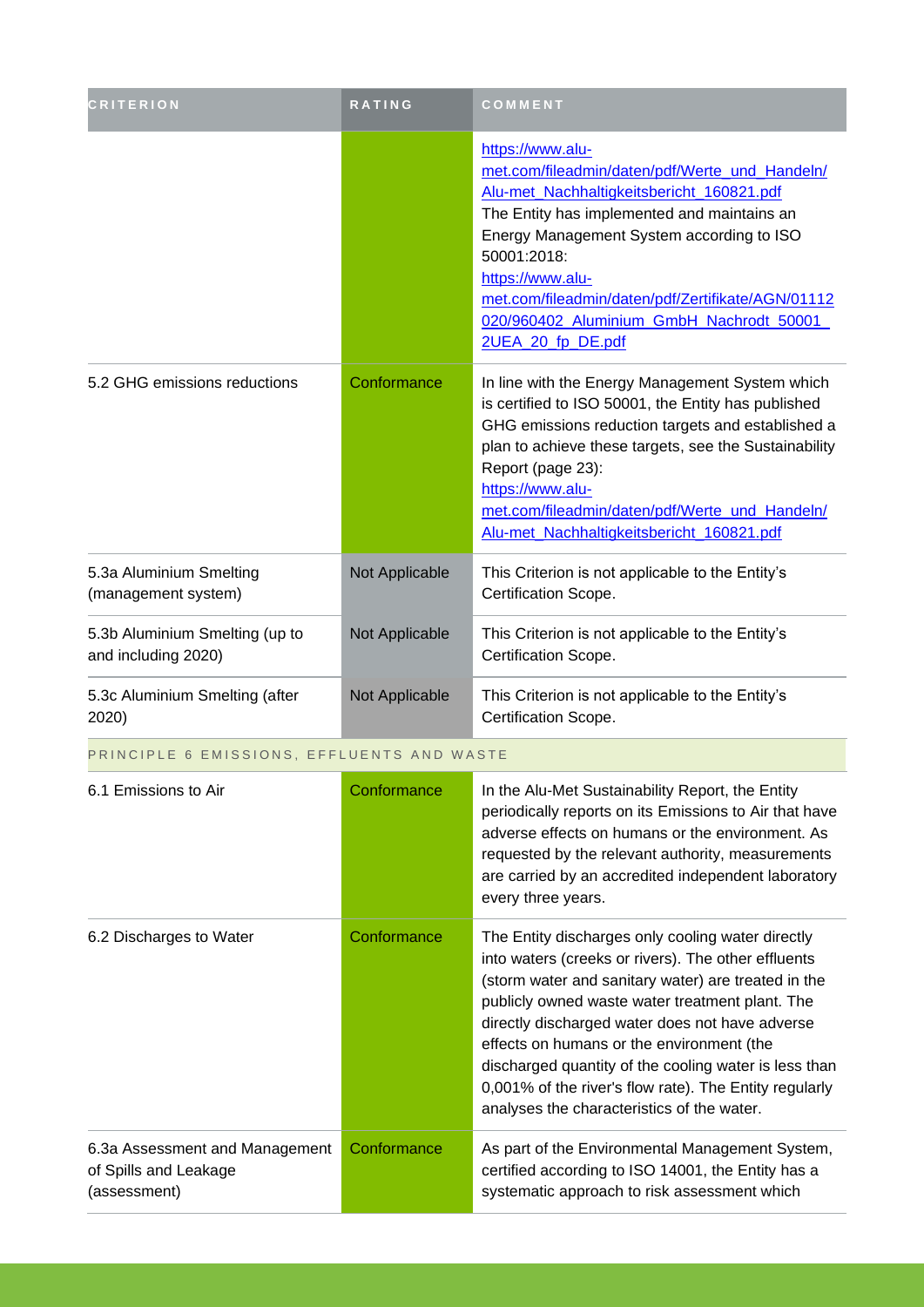| <b>CRITERION</b>                                                        | RATING         | COMMENT                                                                                                                                                                                                                                                                                                                                                                                                                                                                                |
|-------------------------------------------------------------------------|----------------|----------------------------------------------------------------------------------------------------------------------------------------------------------------------------------------------------------------------------------------------------------------------------------------------------------------------------------------------------------------------------------------------------------------------------------------------------------------------------------------|
|                                                                         |                | includes prevention and detection of Spills and<br>Leakage.                                                                                                                                                                                                                                                                                                                                                                                                                            |
| 6.3b Assessment and Management<br>of Spills and Leakage<br>(management) | Conformance    | As part of the Environmental Management System,<br>certified according to ISO 14001, the Entity has<br>established management and external<br>communication plans, compliance controls and has<br>a monitoring programme in place to prevent and<br>detect Spills and Leakage (daily inspection,<br>systematic maintenance).                                                                                                                                                           |
| 6.4a Reporting of Spills (immediate<br>disclosure)                      | Conformance    | As part of the Environmental Management System,<br>certified according to ISO 14001, the Entity has<br>procedures in place to ensure disclosure to affected<br>parties the volume, type and potential impact of<br>significant Spills immediately after an incident. As<br>reported in the Sustainability Report 2019 there<br>was no significant release of substances in the<br>2019 reporting year (page 26):<br>https://www.alu-met.com.                                           |
| 6.4b Reporting of Spills (regular<br>reporting)                         | Not Applicable | This Criterion is currently not applicable, as there<br>were no relevant Spills or uncontrolled release of<br>hazardous material at the site since the parent<br>company bought the Entity in 1999.                                                                                                                                                                                                                                                                                    |
| 6.5a Waste management and<br>reporting (strategy)                       | Conformance    | In line with the Environmental Management<br>System, certified according to ISO 14001, the Entity<br>has implemented a waste management strategy<br>which is based on the Waste Mitigation Hierarchy<br>(i.e. avoid, re-use, reduce, recycle).                                                                                                                                                                                                                                         |
| 6.5b Waste management and<br>reporting (disclosure)                     | Conformance    | In line with the Environmental Management<br>System, certified according to ISO 14001, the Entity<br>has collected data on Waste generation and<br>disposal.<br>The quantity of Hazardous and Non-Hazardous<br>Waste generated by the Entity, and associated<br>waste disposal methods, are reported in the<br>publicly available Sustainability Report (pages 24):<br>https://www.alu-<br>met.com/fileadmin/daten/pdf/Werte_und_Handeln/<br>Alu-met_Nachhaltigkeitsbericht_160821.pdf |
| 6.6a Bauxite Residue (storage<br>construction)                          | Not Applicable | This Criterion is not applicable to the Entity's<br>Certification Scope.                                                                                                                                                                                                                                                                                                                                                                                                               |
| 6.6b Bauxite Residue (integrity<br>checks and controls)                 | Not Applicable | This Criterion is not applicable to the Entity's<br>Certification Scope.                                                                                                                                                                                                                                                                                                                                                                                                               |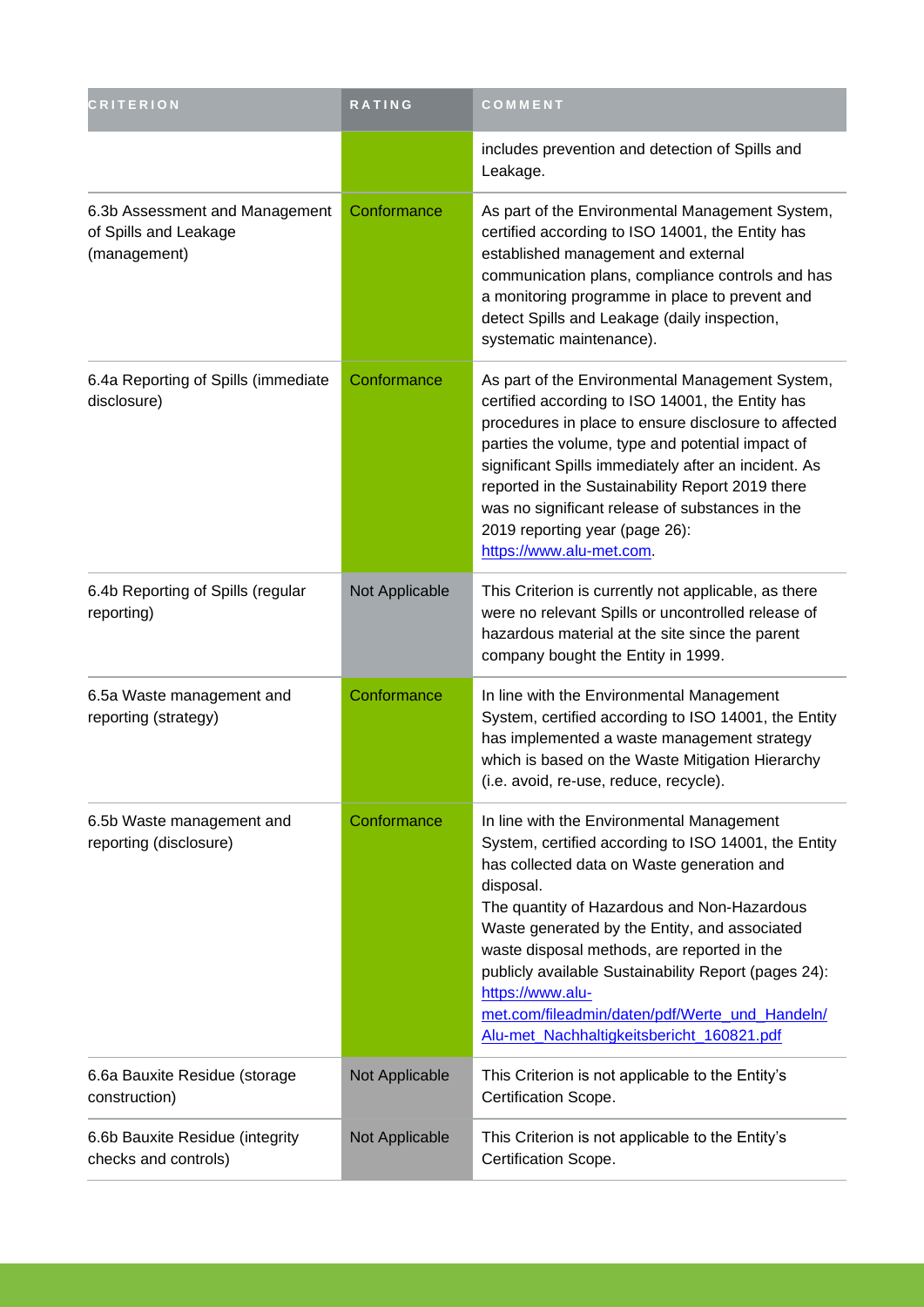| <b>CRITERION</b>                                                 | RATING         | COMMENT                                                                                                                                                                                                                                                   |  |
|------------------------------------------------------------------|----------------|-----------------------------------------------------------------------------------------------------------------------------------------------------------------------------------------------------------------------------------------------------------|--|
| 6.6c Bauxite Residue (water<br>discharge)                        | Not Applicable | This Criterion is not applicable to the Entity's<br>Certification Scope.                                                                                                                                                                                  |  |
| 6.6d Bauxite Residue (marine and<br>aquatic environments)        | Not Applicable | This Criterion is not applicable to the Entity's<br>Certification Scope.                                                                                                                                                                                  |  |
| 6.6e Bauxite Residue (start of the<br>art technologies)          | Not Applicable | This Criterion is not applicable to the Entity's<br>Certification Scope.                                                                                                                                                                                  |  |
| 6.6f Bauxite Residue (remediation)                               | Not Applicable | This Criterion is not applicable to the Entity's<br>Certification Scope.                                                                                                                                                                                  |  |
| 6.7a Spent Pot Lining (SPL)<br>(storage and management)          | Not Applicable | This Criterion is not applicable to the Entity's<br>Certification Scope.                                                                                                                                                                                  |  |
| 6.7b Spent Pot Lining (SPL)<br>(recovery and recycling)          | Not Applicable | This Criterion is not applicable to the Entity's<br>Certification Scope.                                                                                                                                                                                  |  |
| 6.7c Spent Pot Lining (SPL)<br>(Untreated SPL)                   | Not Applicable | This Criterion is not applicable to the Entity's<br>Certification Scope.                                                                                                                                                                                  |  |
| 6.7d Spent Pot Lining (SPL)<br>(review of alternatives)          | Not Applicable | This Criterion is not applicable to the Entity's<br>Certification Scope.                                                                                                                                                                                  |  |
| 6.7e Spent Pot Lining (SPL)<br>(marine and aquatic environments) | Not Applicable | This Criterion is not applicable to the Entity's<br>Certification Scope.                                                                                                                                                                                  |  |
| 6.8a Dross (recovery)                                            | Conformance    | The Entity works continually to maximise the<br>recovery of Aluminium by treatment of Dross and<br>Dross residues. Key factors are trained workers,<br>technical parameters of the furnace and the<br>remelting process. All Dross is sent for recycling. |  |
| 6.8b Dross (recycling)                                           | Conformance    | The Entity sends all recovered Dross to a recycling<br>facility.                                                                                                                                                                                          |  |
| 6.8c Dross (review of alternatives)                              | Conformance    | As the Entity sends all recovered Dross to<br>specialised recycling companies, there are no<br>Dross residues on site and therefore none are sent<br>to landfill.                                                                                         |  |
| PRINCIPLE 7 WATER STEWARDSHIP                                    |                |                                                                                                                                                                                                                                                           |  |
| 7.1a Water assessment (mapping)                                  | Conformance    | The Entity has a system in place to identify and<br>map its water withdrawal and use by source and<br>type.                                                                                                                                               |  |
| 7.1b Water assessment (risk<br>assessment)                       | Not Applicable | This Criterion is not applicable, as the Entity does<br>not extract water from watersheds, and uses only a<br>small amount of municipal water.                                                                                                            |  |
| 7.2a Water management<br>(management plans)                      | Not Applicable | The evaluation did not identify a significant risk, as<br>the annual usage of spring water is approximately                                                                                                                                               |  |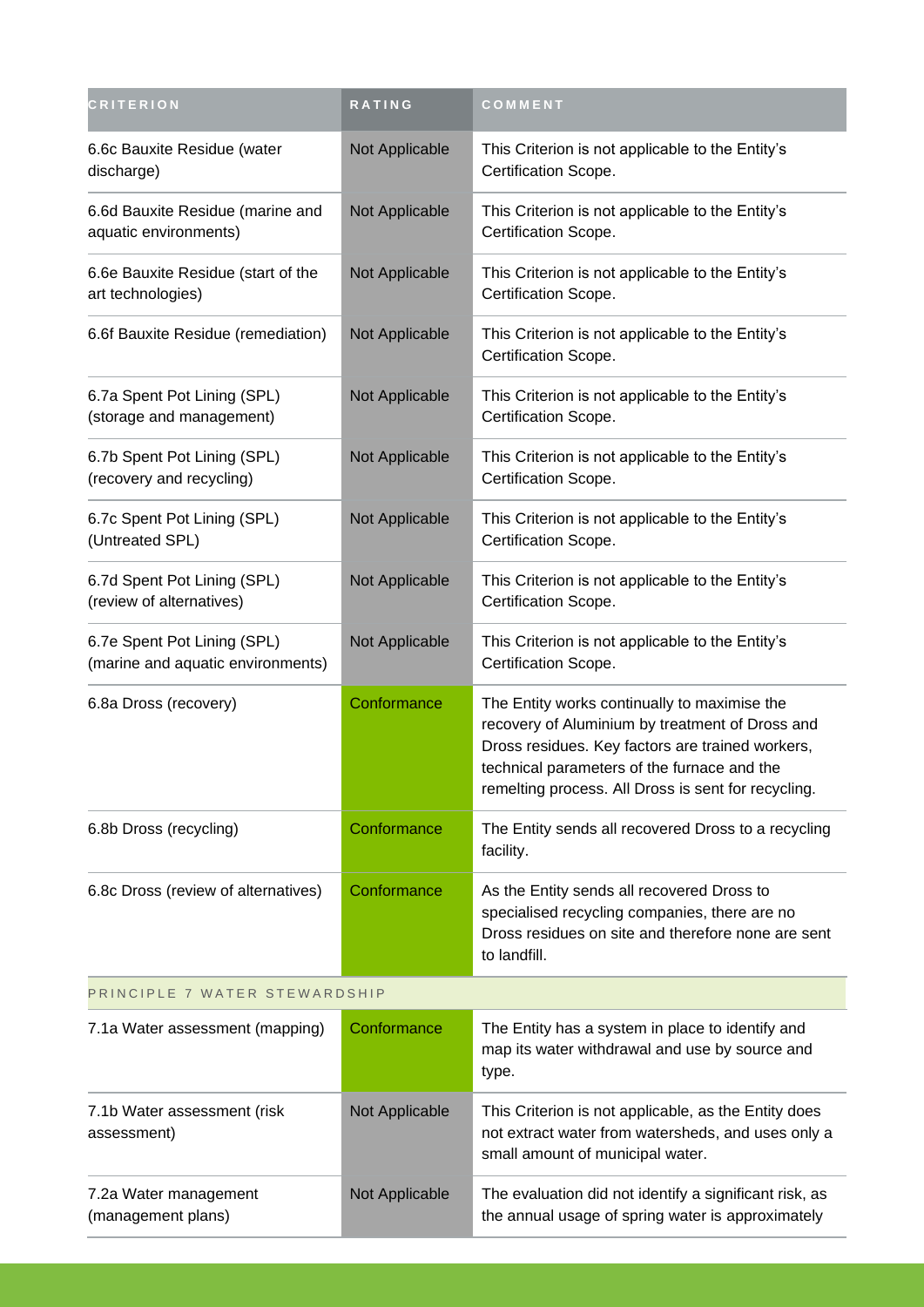| <b>CRITERION</b>                                                                          | RATING                    | COMMENT                                                                                                                                                                                                                                                                                                              |
|-------------------------------------------------------------------------------------------|---------------------------|----------------------------------------------------------------------------------------------------------------------------------------------------------------------------------------------------------------------------------------------------------------------------------------------------------------------|
|                                                                                           |                           | 30.000 cubic meters per annum and the production<br>site is not located in a water scarce area (annual<br>precipitation approximately 800-1100 mm).<br>Therefore, this Criterion is not applicable to the<br>Entity.                                                                                                 |
| 7.2b Water management<br>(monitoring)                                                     | Not Applicable            | This Criterion is not applicable, as the water risk<br>assessment (see Criterion 7.1b) did not identify a<br>material risk that would need to be managed.                                                                                                                                                            |
| 7.3 Disclosure of water usage and<br>risks                                                | Conformance               | The Entity has publicly disclosed its water<br>consumption in the Sustainability Report (pages 18-<br>$20)$ :<br>https://www.alu-<br>met.com/fileadmin/daten/pdf/Werte_und_Handeln/<br>Alu-met_Nachhaltigkeitsbericht_160821.pdf                                                                                     |
| PRINCIPLE 8 BIODIVERSITY                                                                  |                           |                                                                                                                                                                                                                                                                                                                      |
| 8.1 Biodiversity assessment                                                               | Conformance               | A biodiversity impact assessment for the Entity's<br>activities was conducted by a specialized external<br>consultancy firm.<br>The thorough assessment report was delivered in<br>May 2021. It contains detailed proposals to the<br>Entity's management.                                                           |
| 8.2a Biodiversity management<br>(biodiversity action plans)                               | Conformance               | A Biodiversity Action Plan has been established<br>and implementation of specific actions is either<br>ongoing or complete.                                                                                                                                                                                          |
| 8.2b Biodiversity management<br>(consultation and mitigation<br>hierarchy)                | Conformance               | A Biodiversity Action Plan has been established<br>and is being implemented. The Plan was developed<br>in consultation with an external biodiversity<br>specialist.<br>The Biodiversity Mitigation Hierarchy has been<br>considered in the development of this Plan.                                                 |
| 8.2c Biodiversity management<br>(reporting)                                               | Minor Non-<br>Conformance | The Entity has not yet shared their achieved<br>biodiversity outcomes with stakeholders nor made<br>them publicly available.                                                                                                                                                                                         |
| 8.3 Alien Species                                                                         | Conformance               | During the Entity's thermal processing of the<br>Aluminium scrap, all species are destroyed.<br>Relevant remaining relevant risks include the<br>supplied wooden pallets, which are externally<br>incinerated (with heat recovery).<br>The factory area is regularly cleaned of neophytes<br>(during summer period). |
| 8.4a Commitment to "No Go" in<br>World Heritage properties<br>(exploration and new mines) | Not Applicable            | This Criterion is not applicable to the Entity's<br>Certification Scope.                                                                                                                                                                                                                                             |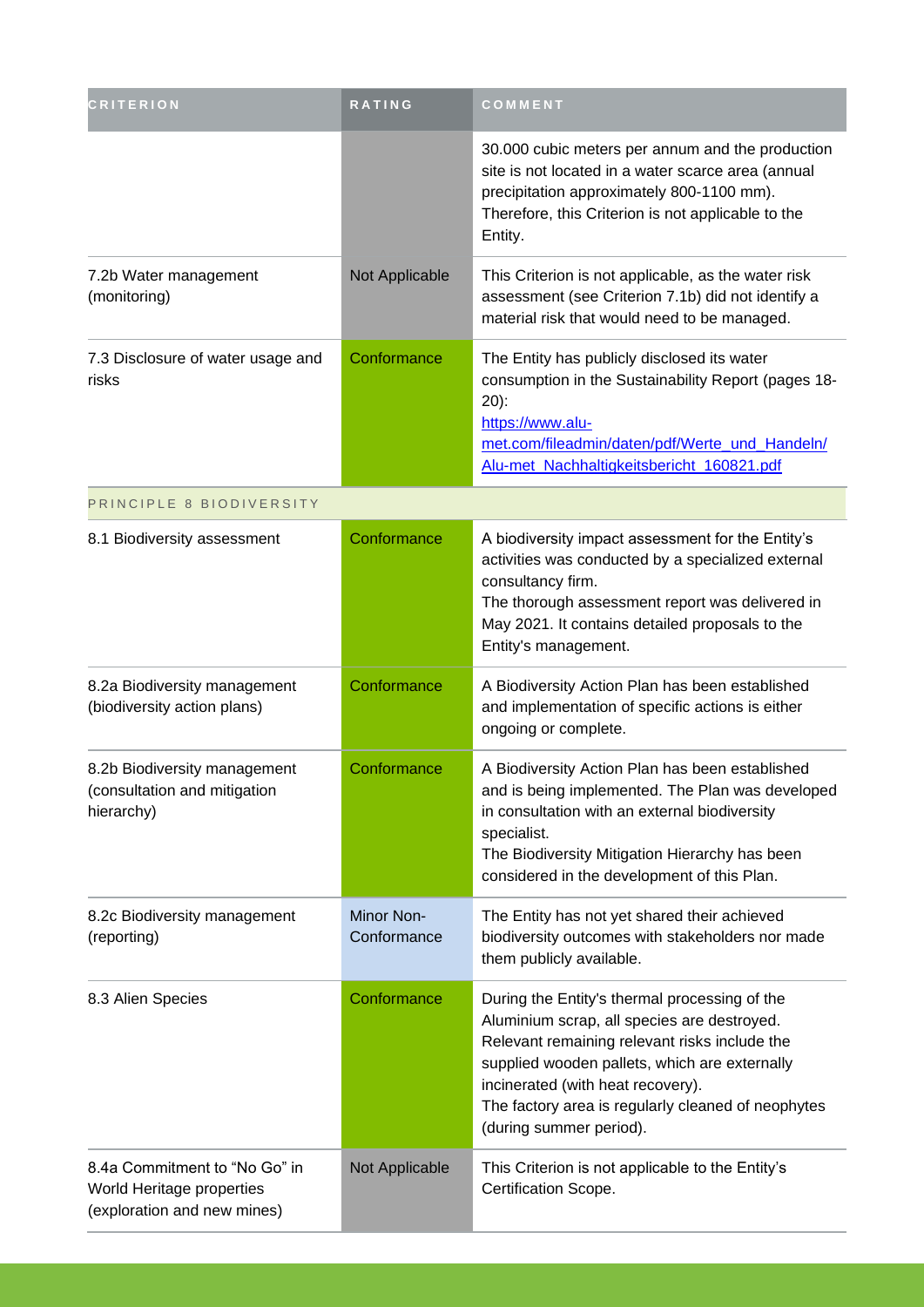| <b>CRITERION</b>                                                                    | RATING         | COMMENT                                                                                                                                                                                                                                                                                                        |
|-------------------------------------------------------------------------------------|----------------|----------------------------------------------------------------------------------------------------------------------------------------------------------------------------------------------------------------------------------------------------------------------------------------------------------------|
| 8.4b Commitment to "No Go" in<br>World Heritage properties (existing<br>operations) | Not Applicable | This Criterion is not applicable to the Entity's<br>Certification Scope.                                                                                                                                                                                                                                       |
| 8.5a Mine rehabilitation (best<br>available techniques)                             | Not Applicable | This Criterion is not applicable to the Entity's<br>Certification Scope.                                                                                                                                                                                                                                       |
| 8.5b Mine rehabilitation (financial<br>provisions)                                  | Not Applicable | This Criterion is not applicable to the Entity's<br>Certification Scope.                                                                                                                                                                                                                                       |
| PRINCIPLE 9 HUMAN RIGHTS                                                            |                |                                                                                                                                                                                                                                                                                                                |
| 9.1a Human Rights Due Diligence<br>(policy)                                         | Conformance    | The Entity's parent company has issued a company<br>Policy and a 'social standards' document,<br>expressing a commitment to respect Human<br>Rights. Both documents apply to the Entity in full,<br>please refer to:<br>https://www.alu-met.com/de/werte-handeln/                                              |
| 9.1b Human Rights Due Diligence<br>(process)                                        | Conformance    | The Entity has conducted a documented Human<br>Rights Due Diligence assessment based on the<br>MVO Nederland CSR Risk Check methodology.<br>Please refer to:<br>https://www.mvorisicochecker.nl/en                                                                                                             |
| 9.1c Human Rights Due Diligence<br>(remediation)                                    | Conformance    | The Human Rights assessment has confirmed that<br>there are no salient adverse Human Rights impacts<br>present at the Entity. This was confirmed during<br>interviews during the audit. The Entity has not<br>caused or contributed to adverse Human Rights<br>impacts. Therefore, no remediation is required. |
| 9.2 Women's Rights                                                                  | Conformance    | As confirmed by site tour, document review and<br>interviews, the Entity has developed and<br>implemented policies, systems, procedures and<br>processes that conform to the women's rights<br>requirements.                                                                                                   |
| 9.3 Indigenous Peoples                                                              | Not Applicable | This Criterion does not apply to the Entity (which is<br>located in central Europe) as Indigenous Peoples<br>or their lands, territories and resources are not<br>directly affected by the Entity's operations.                                                                                                |
| 9.4 Free, Prior, and Informed<br>Consent (FPIC)                                     | Not Applicable | This Criterion does not apply to the Entity (which is<br>located in central Europe) as Indigenous Peoples<br>or their lands, territories and resources are not<br>directly affected by the Entity's operations.                                                                                                |
| 9.5 Cultural and sacred heritage                                                    | Not Applicable | This Criterion does not apply to the Entity (which is<br>located in central Europe) as Indigenous Peoples<br>or their lands, territories and resources or sacred or<br>cultural heritage sites and values within the Entity's                                                                                  |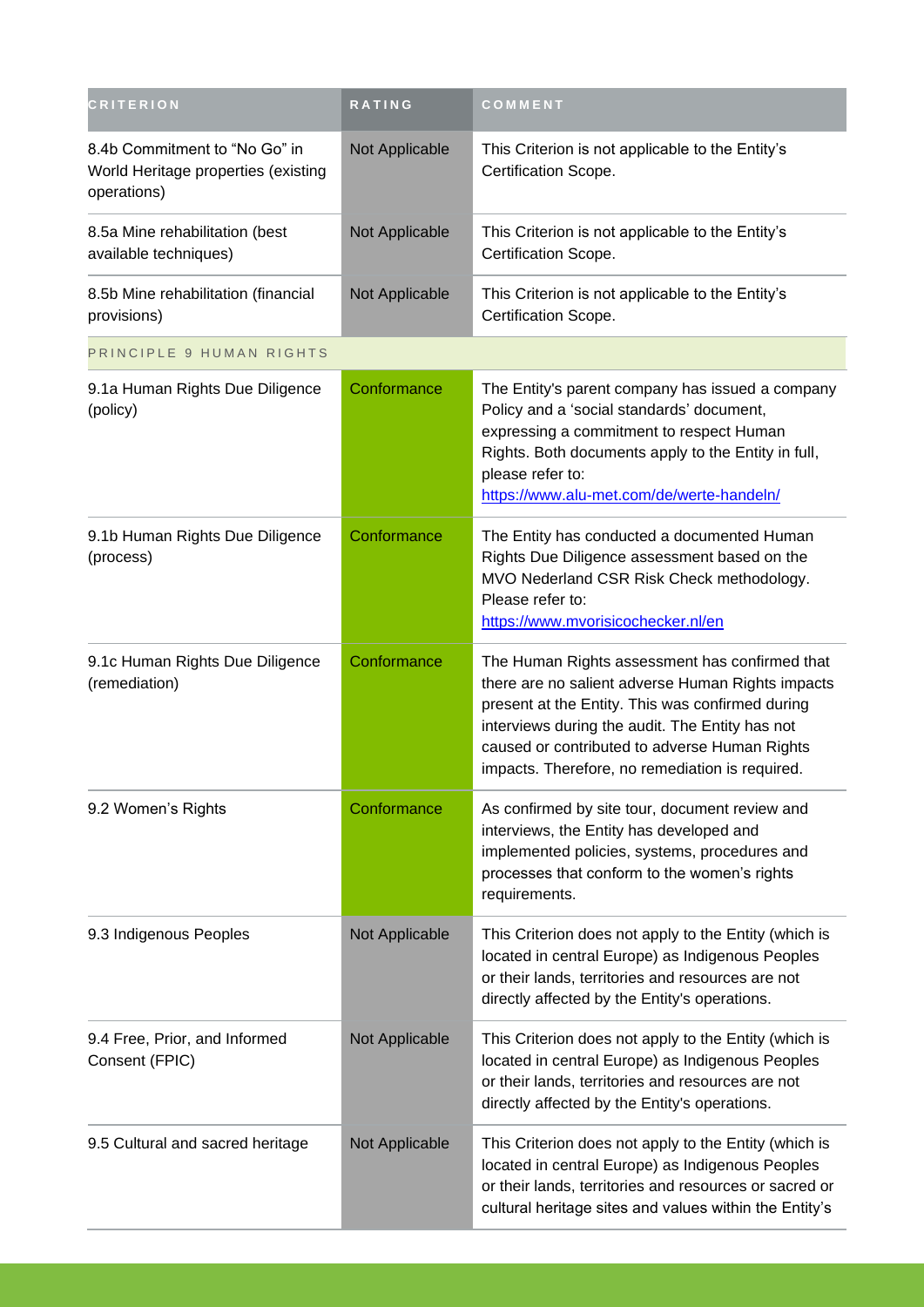| <b>CRITERION</b>                                 | RATING                           | COMMENT                                                                                                                                                                                                                                                                                                                                                                                                                                                                                                                                                                                                                         |
|--------------------------------------------------|----------------------------------|---------------------------------------------------------------------------------------------------------------------------------------------------------------------------------------------------------------------------------------------------------------------------------------------------------------------------------------------------------------------------------------------------------------------------------------------------------------------------------------------------------------------------------------------------------------------------------------------------------------------------------|
|                                                  |                                  | Area of Influence are not directly affected by the<br>Entity's operations.                                                                                                                                                                                                                                                                                                                                                                                                                                                                                                                                                      |
| 9.6a Resettlements (avoid or<br>minimise)        | Not Applicable                   | This Criterion does not apply to the Entity as no<br>Resettlements have been considered or taken<br>place during the period since joining ASI, or<br>expected to occur during the certification period.<br>Indigenous Peoples are not directly affected by the<br>Entity's operations.                                                                                                                                                                                                                                                                                                                                          |
| 9.6b Resettlements (where<br>unavoidable)        | Not Applicable                   | This Criterion does not apply to the Entity as no<br>Resettlements have been considered or taken<br>place during the period since joining ASI, or<br>expected to occur during the certification period.<br>Indigenous Peoples are not directly affected by the<br>Entity's operations.                                                                                                                                                                                                                                                                                                                                          |
| 9.7a Local Communities (rights and<br>interests) | Conformance                      | The Entity respects the legal and customary rights<br>and interests of Local Communities.<br>All relevant activities are subject to a permitting<br>process and the Entity maintains adequate contact<br>with Community officials.                                                                                                                                                                                                                                                                                                                                                                                              |
| 9.7b Local Communities (impacts)                 | Conformance                      | The Entity prevents any adverse impacts on the<br>Local Community's livelihoods.<br>Noise caused by unloading operations and<br>production processes is the most relevant adverse<br>impact. The Entity works continually to reduce<br>these emissions and demonstrated compliance with<br>related legal requirements.                                                                                                                                                                                                                                                                                                          |
| 9.7c Local Communities<br>(livelihoods)          | Not Applicable                   | This Criterion does not apply to the Entity as the<br>outcome of the Human Rights Due Diligence<br>conducted has confirmed that there are no salient<br>issues with Local Communities and therefore no<br>need for action.                                                                                                                                                                                                                                                                                                                                                                                                      |
| 9.8 Conflict-Affected and High-Risk<br>Areas     | <b>Minor Non-</b><br>Conformance | During the assessment, there were no indications<br>observed that the Entity would contribute to armed<br>conflict or human rights abuses in Conflict-Affected<br>and High-Risk Areas.<br>The Entity does not purchase metals, but gets all<br>raw materials from their parent company Alu-Met.<br>All Aluminium suppliers are ASI Members.<br>However, it was not demonstrated that the Entity or<br>Alu-Met has defined their understanding of Conflict-<br>Affected and High-Risk Areas and acted<br>accordingly to ensure that they don't contribute<br>directly or indirectly to armed conflict or human<br>rights abuses. |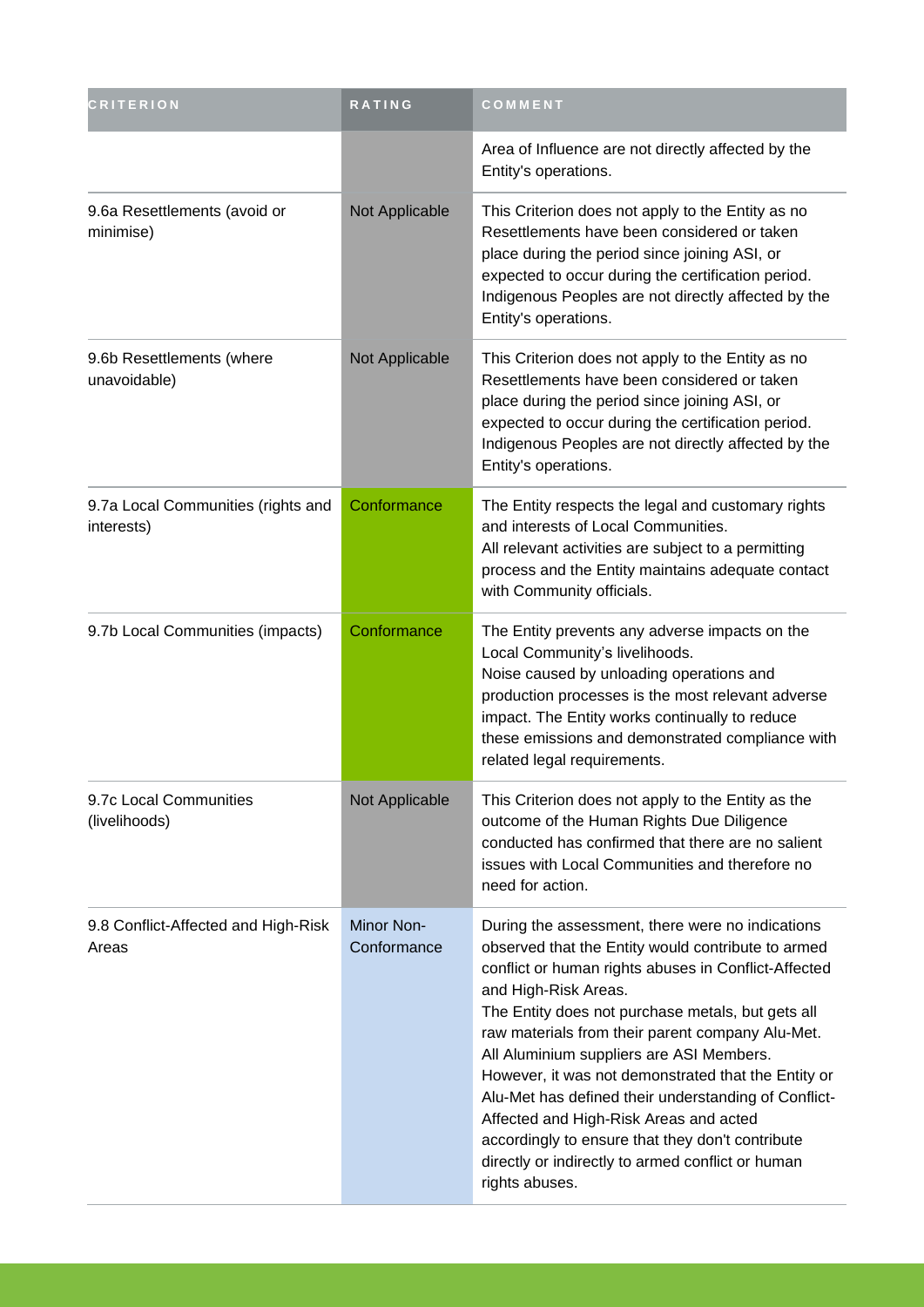| <b>CRITERION</b>                                                                                      | <b>RATING</b>  | <b>COMMENT</b>                                                                                                                                                                                                                                                                                                                                                                                                                                                                                                                                                   |
|-------------------------------------------------------------------------------------------------------|----------------|------------------------------------------------------------------------------------------------------------------------------------------------------------------------------------------------------------------------------------------------------------------------------------------------------------------------------------------------------------------------------------------------------------------------------------------------------------------------------------------------------------------------------------------------------------------|
| 9.9 Security practice                                                                                 | Conformance    | Document review and worker interviews confirmed<br>that the private security provider respects human<br>rights in line with recognised standards and good<br>practices. The Entity employs unarmed guards<br>only.                                                                                                                                                                                                                                                                                                                                               |
| PRINCIPLE 10 LABOUR RIGHTS                                                                            |                |                                                                                                                                                                                                                                                                                                                                                                                                                                                                                                                                                                  |
| 10.1a Freedom of Association and<br><b>Right to Collective Bargaining</b><br>(Freedom of Association) | Conformance    | The Entity respects the rights of Workers to unite<br>freely in the Unions and seek representation<br>without interference. A freely elected Worker<br>representation is in place. As confirmed by<br>interviews with workers and management, the<br>Entity takes an open attitude towards the election of<br>a works council.<br>However, the Entity is not bound by Collective<br>Bargaining Agreements (CBA) negotiated between<br>the employer association and the relevant Union. A<br>CBA is agreed between the Worker representation<br>and the employer. |
| 10.1b Freedom of Association and<br><b>Right to Collective Bargaining</b><br>(Collective Bargaining)  | Conformance    | All interviewed Workers confirmed that the<br>employer respects their right to Collective<br>Bargaining. Several collective agreements have<br>been negotiated between the freely elected works<br>council and the Entity's management.<br>However, the Entity is not participating in or bound<br>by Collective Bargaining Agreements negotiated<br>between the employer association and the relevant<br>Union.                                                                                                                                                 |
| 10.1c Freedom of Association and<br><b>Right to Collective Bargaining</b><br>(alternative means)      | Not Applicable | In Germany, the country in which the Entity<br>operates, Applicable Law does neither restrict the<br>right to Freedom of Association nor Collective<br>Bargaining. The Entity has an open position on<br>employee representation.                                                                                                                                                                                                                                                                                                                                |
| 10.2a Child Labour (minimum age)                                                                      | Conformance    | The Entity does neither use nor support the use of<br>Child Labour. The minimum working age of 15<br>years is respected. The youngest worker was 20<br>years old at the time of the audit, as confirmed by<br>interviews and the employee roster.                                                                                                                                                                                                                                                                                                                |
| 10.2b Child Labour (hazardous)                                                                        | Conformance    | As confirmed by interviews with Workers and<br>management, the Entity does not employ minors<br>under the age of 15 years. The youngest Worker<br>employed was 20 years old at the time of the audit.<br>Hence, the Entity is not engaging in Hazardous<br>Child Labour.                                                                                                                                                                                                                                                                                         |
| 10.2c Child Labour (worst forms)                                                                      | Conformance    | As confirmed by interviews with Workers and<br>management, the Entity does not employ minors                                                                                                                                                                                                                                                                                                                                                                                                                                                                     |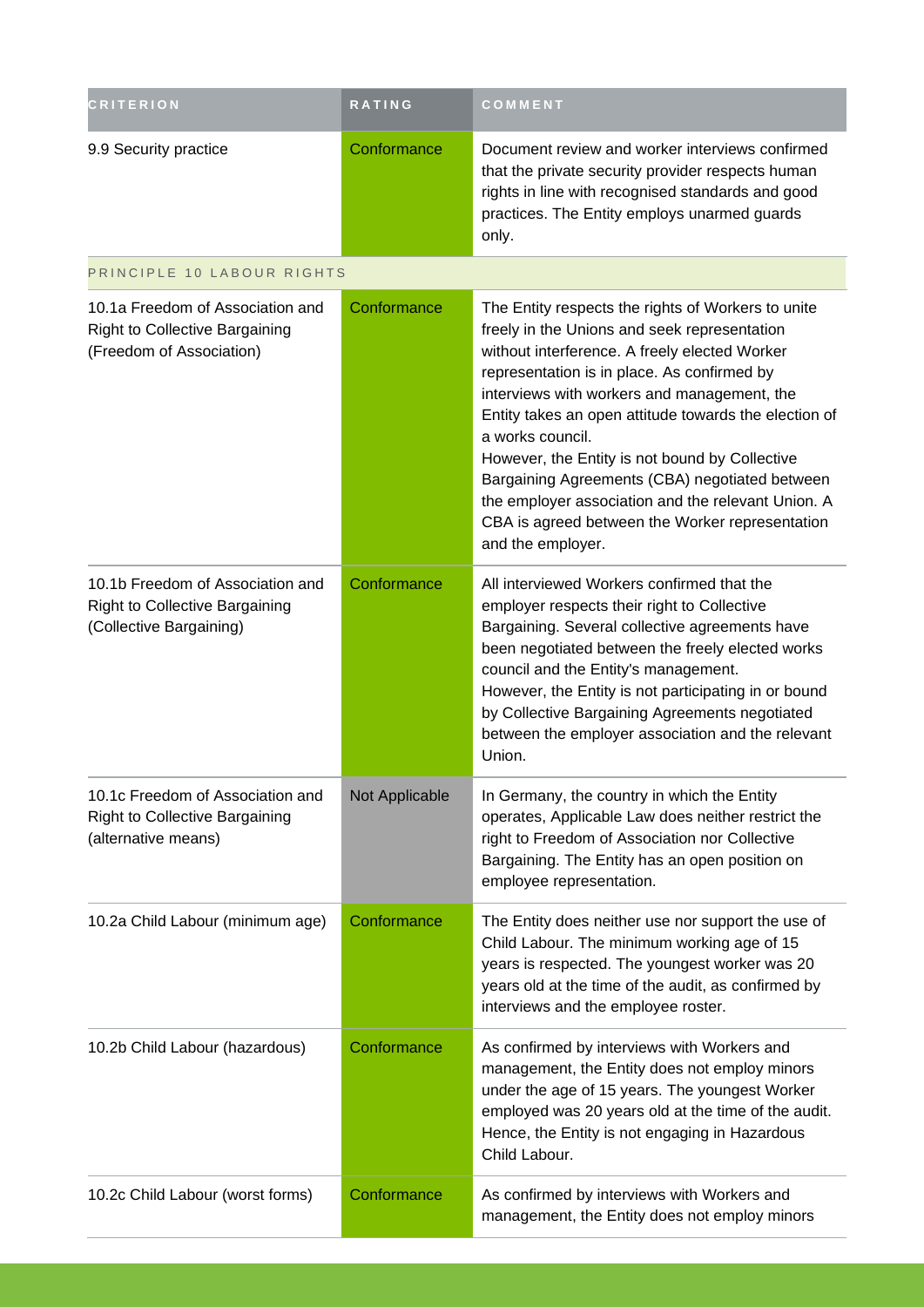| <b>CRITERION</b>                                                                | RATING      | COMMENT                                                                                                                                                                                                                                                                                                                   |
|---------------------------------------------------------------------------------|-------------|---------------------------------------------------------------------------------------------------------------------------------------------------------------------------------------------------------------------------------------------------------------------------------------------------------------------------|
|                                                                                 |             | under the age of 15 years. The youngest Worker<br>employed was 20 years old at the time of the Audit.<br>Hence, the Entity is not engaging in any Child<br>Labour.                                                                                                                                                        |
| 10.3a Forced Labour (Human<br>trafficking)                                      | Conformance | The Entity does neither engage in nor support the<br>use of Forced Labour. The Entity does not engage<br>in or support Human Trafficking either directly or<br>through any employment or recruitment agencies,<br>as confirmed by interviews with Workers and<br>management as well as a document review.                 |
| 10.3b Forced Labour (deposits,<br>fees, advances)                               | Conformance | The Entity does neither engage in nor support the<br>use of Forced Labour. The Entity does not require<br>any form of deposit, recruitment fee or equipment<br>advance from workers either directly or through<br>employment or recruitment agencies, as confirmed<br>by interviews and document review.                  |
| 10.3c Forced Labour (migrant<br>workers)                                        | Conformance | The Entity does neither engage in nor support the<br>use of Forced Labour. The Entity does not require<br>Workers to lodge deposits or security payments at<br>any time, as confirmed by interviews and document<br>review.                                                                                               |
| 10.3d Forced Labour (debt<br>bondage)                                           | Conformance | The Entity does neither engage in nor support the<br>use of Forced Labour. The Entity does not hold<br>Workers in debt bondage or force them to work in<br>order to pay off a debt, as confirmed by interviews<br>and document review.                                                                                    |
| 10.3e Forced Labour (freedom of<br>movement)                                    | Conformance | The Entity does neither engage in nor support the<br>use of Forced Labour. The Entity does not<br>unreasonably restrict the freedom of movement of<br>Workers in the workplace, as confirmed by<br>interviews and document review. The site does not<br>employ any armed security staff.                                  |
| 10.3f Forced Labour (retention of<br>identity papers, permits,<br>certificates) | Conformance | The Entity does neither engage in nor support the<br>use of Forced Labour.<br>The Entity also does not engage in or support<br>Human Trafficking either directly or through any<br>employment or recruitment agencies, as confirmed<br>by interviews and review of the Entity's Human<br>Rights Due Diligence assessment. |
| 10.3g Forced Labour (freedom to<br>terminate employment)                        | Conformance | The Entity does neither engage in nor support the<br>use of Forced Labour. The Entity does not deny<br>Workers the freedom to terminate their employment<br>at any time without penalty, given notice of                                                                                                                  |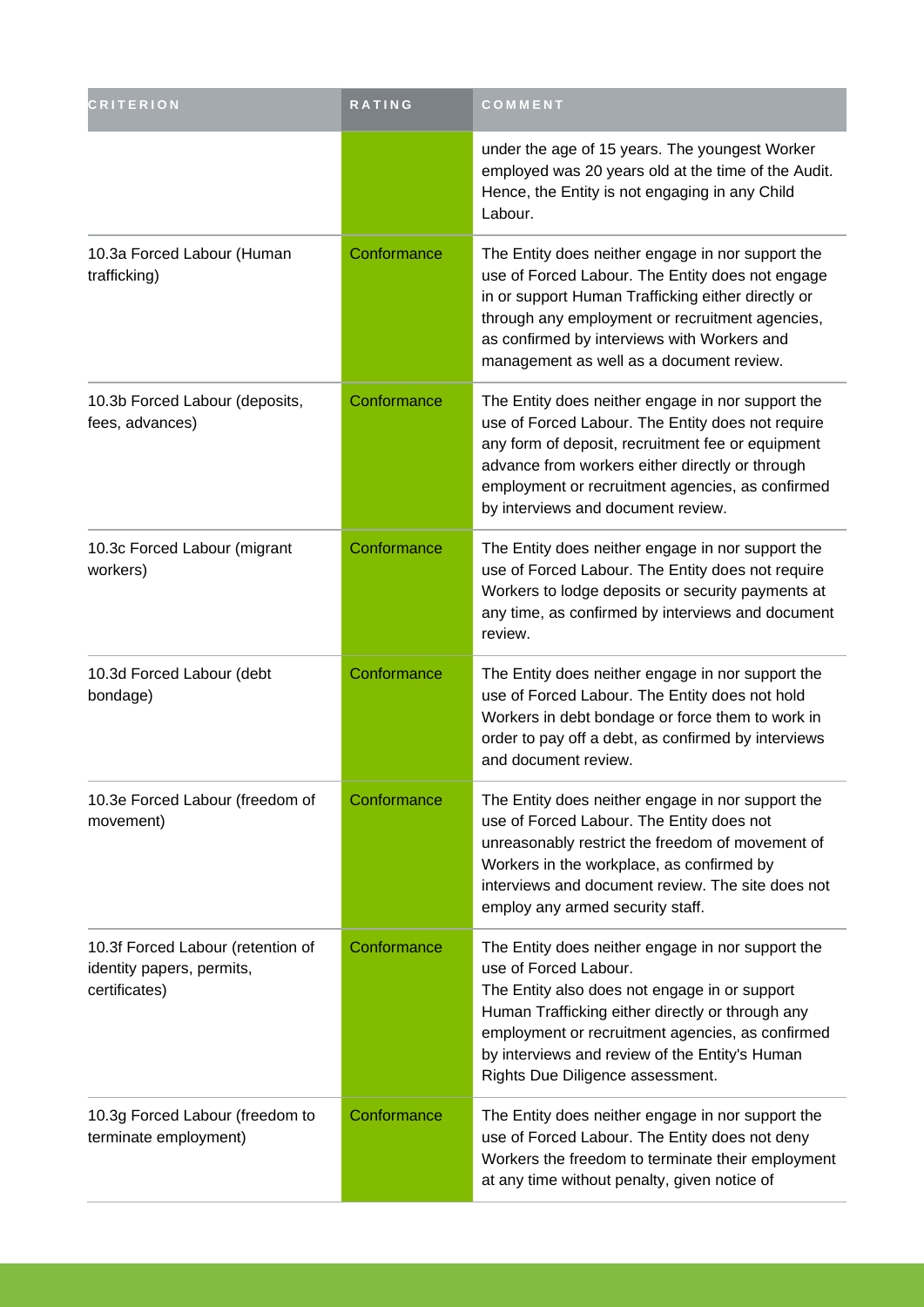| <b>CRITERION</b>                          | RATING      | COMMENT                                                                                                                                                                                                                                                                                                                                                                                                                                                                                                                                                    |
|-------------------------------------------|-------------|------------------------------------------------------------------------------------------------------------------------------------------------------------------------------------------------------------------------------------------------------------------------------------------------------------------------------------------------------------------------------------------------------------------------------------------------------------------------------------------------------------------------------------------------------------|
|                                           |             | reasonable length, as confirmed by interviews and<br>document review.                                                                                                                                                                                                                                                                                                                                                                                                                                                                                      |
| 10.4 Non-Discrimination                   | Conformance | The Entity is committed to non-Discrimination and<br>communicates this commitment in its Company<br>Policy. As confirmed by interviews and document<br>review, the Entity does not actively engage in<br>Discrimination for the grounds mentioned in this<br>Criterion.                                                                                                                                                                                                                                                                                    |
| 10.5 Communication and<br>engagement      | Conformance | The Entity ensures open communication and direct<br>engagement with Workers. There are nominated<br>workers acting as Safety Representatives<br>(Sicherheitsbeauftragte), a joint Health and Safety<br>Committee is established and an anonymous letter<br>box for raising suggestions or concerns is also<br>available. Workers meet daily with their superiors to<br>discuss work related issues. Due to the small<br>number of Workers, the Entity practices an "Open<br>Door" policy rather than institutionalized systems<br>for employee engagement. |
| 10.6 Disciplinary practices               | Conformance | As confirmed by interviews and document review,<br>the Entity does neither engage in nor tolerate the<br>use of inadequate and inacceptable treatment of<br>Workers as mentioned in the requirements of this<br>Criterion.                                                                                                                                                                                                                                                                                                                                 |
| 10.7a Remuneration (living wage)          | Conformance | As verified by a review of payslips time records and<br>interviews, the Entity does respect the right of<br>Workers to a living wage.<br>Wages are oriented on the pay that has been set<br>by the Collective Bargaining Agreement of the<br>employer's association and the Union (industry<br>standard), although the Entity does not participate<br>in these negotiations.<br>Instead, a collective agreement has been<br>negotiated directly between the Entity's works<br>council and the management.                                                  |
| 10.7b Remuneration (method of<br>payment) | Conformance | The Entity's wage payments are timely, in legal<br>tender and fully documented. Payments are made<br>via transfer to employee's bank accounts and pay<br>slips are provided to employees, which are detailed<br>and understandable.                                                                                                                                                                                                                                                                                                                        |
| 10.8 Working Time                         | Conformance | Working Time is part of each employment contract.<br>A clocking-in system is in place. Records are on<br>hand. Overtime is voluntary and due to the shift<br>system in place, is very limited.                                                                                                                                                                                                                                                                                                                                                             |

PRINCIPLE 11 OCCUPATIONAL HEALTH AND SAFETY